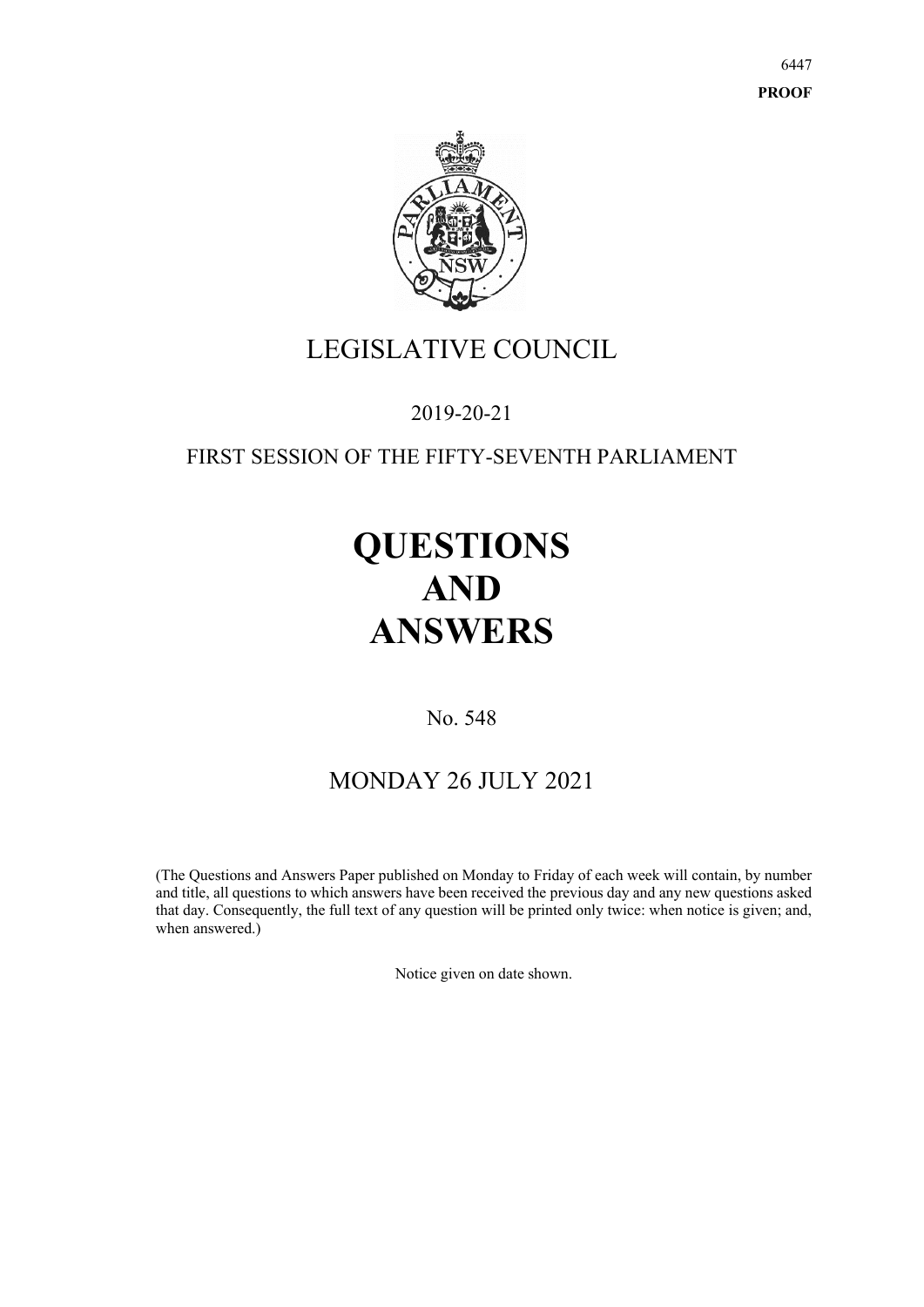| <b>Publication of Questions</b>                       | Answer to be lodged by |
|-------------------------------------------------------|------------------------|
| $Q & A$ No. 533 (Including Question Nos 6730 to 6755) | 26 July 2021           |
| $Q & A$ No. 534 (Including Question Nos 6756 to 6777) | 27 July 2021           |
| Q & A No. 535 (Including Question Nos 6778 to 6798)   | 28 July 2021           |
| Q & A No. 536 (Including Question Nos 6799 to 6802)   | 29 July 2021           |
| $Q & A$ No. 537 (Including Question Nos 6803 to 6806) | 30 July 2021           |
| $Q & A$ No. 538 (Including Question Nos 6807 to 6813) | 2 August 2021          |
| $Q & A$ No. 539 (Including Question Nos 6814 to 6828) | 3 August 2021          |
| $Q & A$ No. 540 (Including Question Nos 6829 to 6860) | 4 August 2021          |
| $Q & A$ No. 541 (Including Question Nos 6861 to 6871) | 5 August 2021          |
| Q & A No. 542 (Including Question Nos 6872 to 6893)   | 6 August 2021          |
| $Q & A$ No. 543 (Including Question Nos 6894 to 6923) | 9 August 2021          |
| $Q & A$ No. 544 (Including Question Nos 6924 to 6926) | 10 August 2021         |
| Q & A No. 545 (Including Question Nos 6927 to 6937)   | 11 August 2021         |
| Q & A No. 546 (Including Question Nos 6938 to 6941)   | 12 August 2021         |
| $Q & A$ No. 547 (Including Question Nos 6942 to 6945) | 13 August 2021         |
| Q & A No. 548 (Including Question Nos 6946 to 6958)   | 16 August 2021         |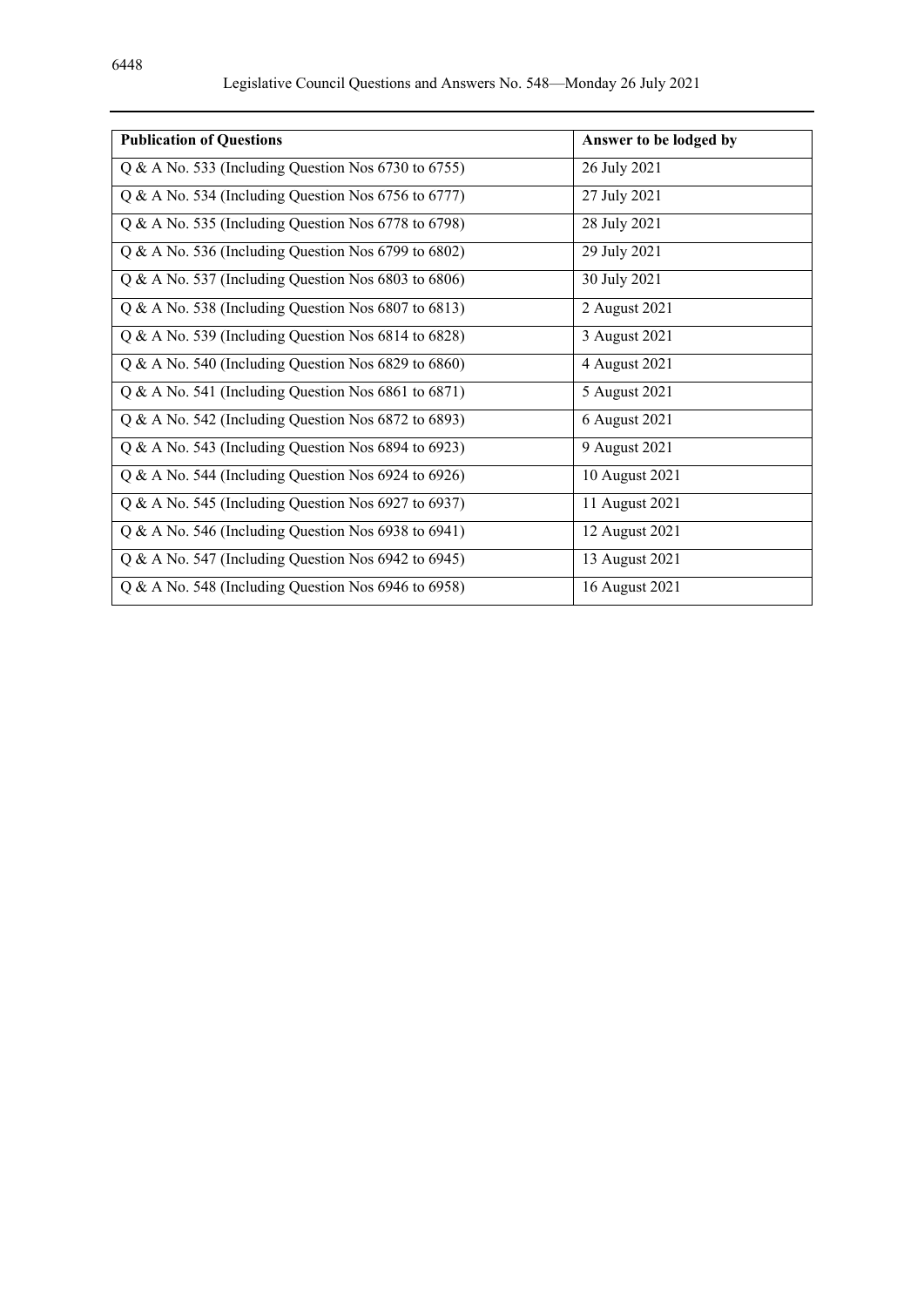#### **5 JULY 2021**

#### (Paper No. 533)

- \* 6730 BETTER REGULATION AND INNOVATION—GREYHOUND WELFARE AND INTEGRITY COMMISSION—The Hon. Mark Latham to ask the Minister for Finance and Small Business representing the Minister for Better Regulation and Innovation—
	- (1) Why is Greyhound Welfare and Integrity Commission (GWIC) commissioning a former judge of the Industrial Court to conduct a review of the disciplinary case it claims to have against Bringelly greyhound trainer Ken Burnett?
		- (a) How much is GWIC paying the former judge of the Industrial Court?
		- (b) Has GWIC already pre-determined the purpose and outcome of the review?
	- (2) Is the Minister aware of the extensive GWIC public relations (PR) strategy which is seemingly designed to counter the work of the Legislative Council inquiry into GWIC, including use of the Minister and his office in the campaign?
		- (a) Has the Minister and his office unknowingly been part of the campaign?
			- (i) If so, what action is the Minister taking to prevent this publicly funded PR exercise from occurring?
		- (b) How much will the GWIC PR and spin campaign cost in terms of:
			- (i) Funds spent?
			- (ii) Use of GWIC staff time?

Answer—

- (1-2) The Greyhound Welfare and Integrity Commission is an independent statutory body. Questions relating to the day-to-day operations of the Commission including registration, disciplinary or other regulatory action should be directed to the Commission.
- \* 6731 EDUCATION AND EARLY CHILDHOOD LEARNING—DARK EMU—The Hon. Mark Latham to ask the Minister for Education and Early Childhood Learning—
	- (1) Has the Minister read the critique of Bruce Pascoe's Dark Emu by Professor Peter Sutton and Dr Keryn Walshe?
	- (2) Why has the Minister allowed Pascoe's teaching resource book Dark Emu to be used in New South Wales schools?
	- (3) Does the Minister agree with the conclusion of Professor Sutton and Dr Walshe that "This teaching resource book should be withdrawn by any educational authority currently using it, and rewritten"?

Answer—

This issue was considered recently on 23 June in the Legislative Council and the motion that Pascoe's works should not be used in classrooms was resolved in the negative. I refer to my previous answer in relation to that debate.

#### \* 6732 EDUCATION AND EARLY CHILDHOOD LEARNING—KILLARNEY HEIGHTS HIGH SCHOOL— The Hon. Mark Latham to ask the Minister for Education and Early Childhood Learning—

- (1) Why did Killarney Heights High School display posters and organise screenings of the First Day film for its students in April and May 2021?
- (2) Did students watching the First Day film require prior parental consent?
- (3) Given its similarity to the Gayby Baby movie, why is First Day allowed in New South Wales government schools?
- (4) Why did Killarney Heights High School display posters for Pride Month earlier this year?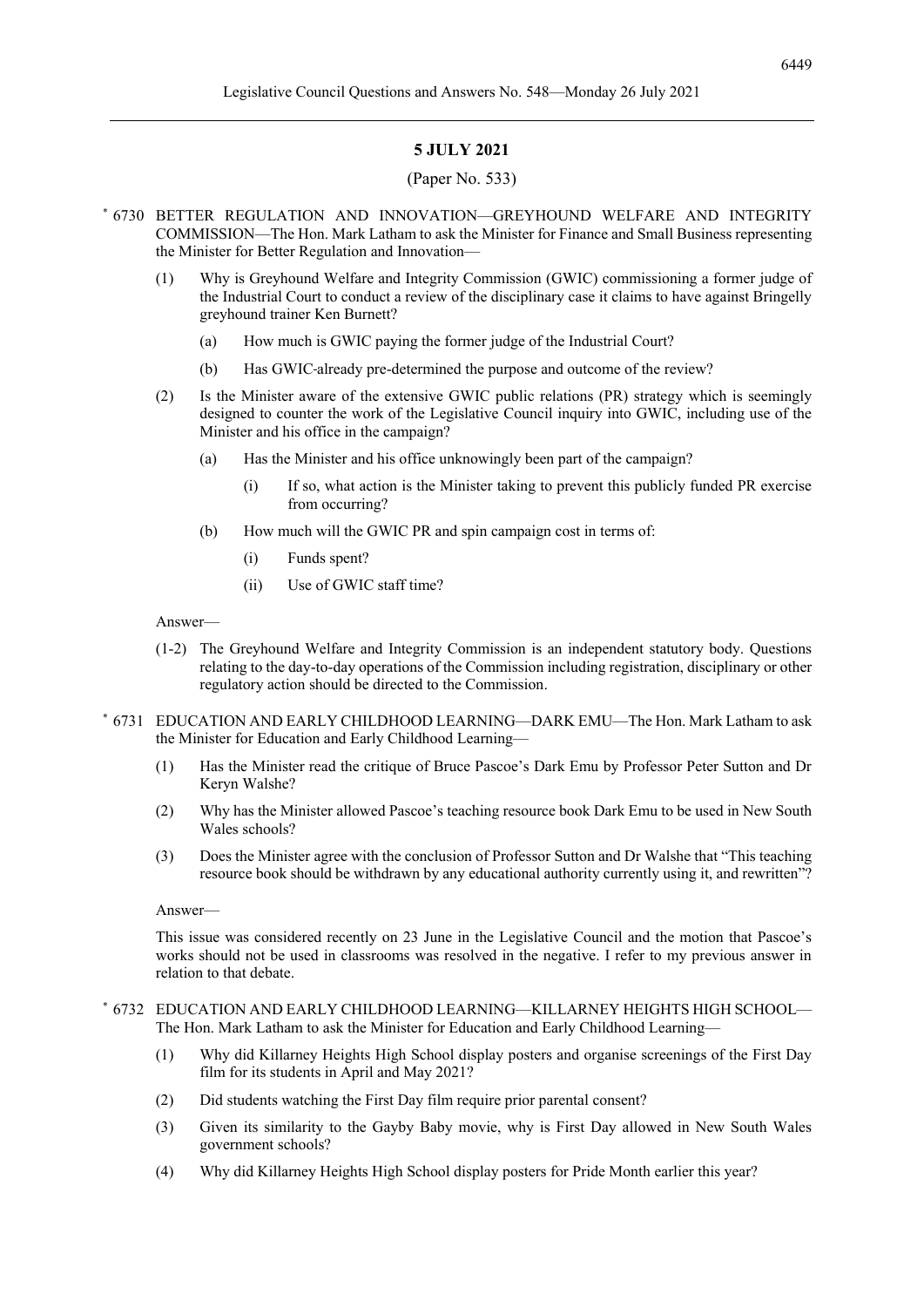- (5) What activities did the school organise for Pride Month?
	- (a) Did participating students require parental consent?
- (6) How does the film First Day and Pride Month relate to school education in New South Wales?
	- (a) What part of the curriculum do they fall under?

I am advised that Killarney Heights High School displayed posters to potential screenings of the film 'First Day' for a small group of students, however the screening did not go ahead. No activities or posters were organised by the school for Pride Month.

In NSW schools, students learn about identity, difference and diversity, relationships and family structures, anti-discrimination, bullying and challenging homophobia as part of the Personal Development, Health and Physical Education (PDHPE) key learning area.

\* 6733 EDUCATION AND EARLY CHILDHOOD LEARNING—PRIVILEGE IN SCHOOLS—The Hon. Mark Latham to ask the Minister for Education and Early Childhood Learning—

- (1) I refer the Minister to her letter to the Member for Myall Lakes on 22 June 2021 regarding the Department of Education's 'Racism. No Way' website:
	- (a) What does the Minister mean by the term 'white privilege'?
	- (b) Has the Minister visited any of Western Sydney's public housing estates to ask whiteskinned residents about their 'privileges' being taught in New South Wales schools?
	- (c) Why are 'Privilege Walk' exercises being taught in New South Wales schools that may cause division and bitterness among class groups by segregating out and vilifying certain students on the basis of their white skin colour?
	- (d) Does the Minister approve of the Critical Race Theory taught by the 'Racism. No Way' program?
		- (i) If not, will the website be taken down?

#### Answer—

Racism and racist behaviour is not tolerated in NSW public schools.

Racim.No Way! is a nation-wide online resource, not a program. Schools may choose to use materials from the website as appropriate to support student learning.

\* 6734 EDUCATION AND EARLY CHILDHOOD LEARNING—TOMORROW MAN CONSULTANCY— The Hon. Mark Latham to ask the Minister for Education and Early Childhood Learning—

- (1) Since the beginning of 2020, how many New South Wales government schools have had sessions run for male students by the Tomorrow Man consultancy?
	- (a) In each case, how much did they pay?
	- (b) What was the purpose of these sessions?
	- (c) What part of the curriculum do these sessions fall under?
	- (d) What were the qualifications of the Tomorrow Man staff running the sessions?
- (2) In the last Budget Estimates questions were asked regarding the Tomorrow Man consultancy and the content of its mental health program, that covers toxic masculinity, domestic violence and suicide, and its impact on the confidence and self-esteem of male students:
	- (a) Has the Department of Education investigated the content of Tomorrow Man?
		- (i) If so, what did the investigation find?
- (3) Are there any instances known to the Department of Education of the Tomorrow Man consultancy asking the male students to: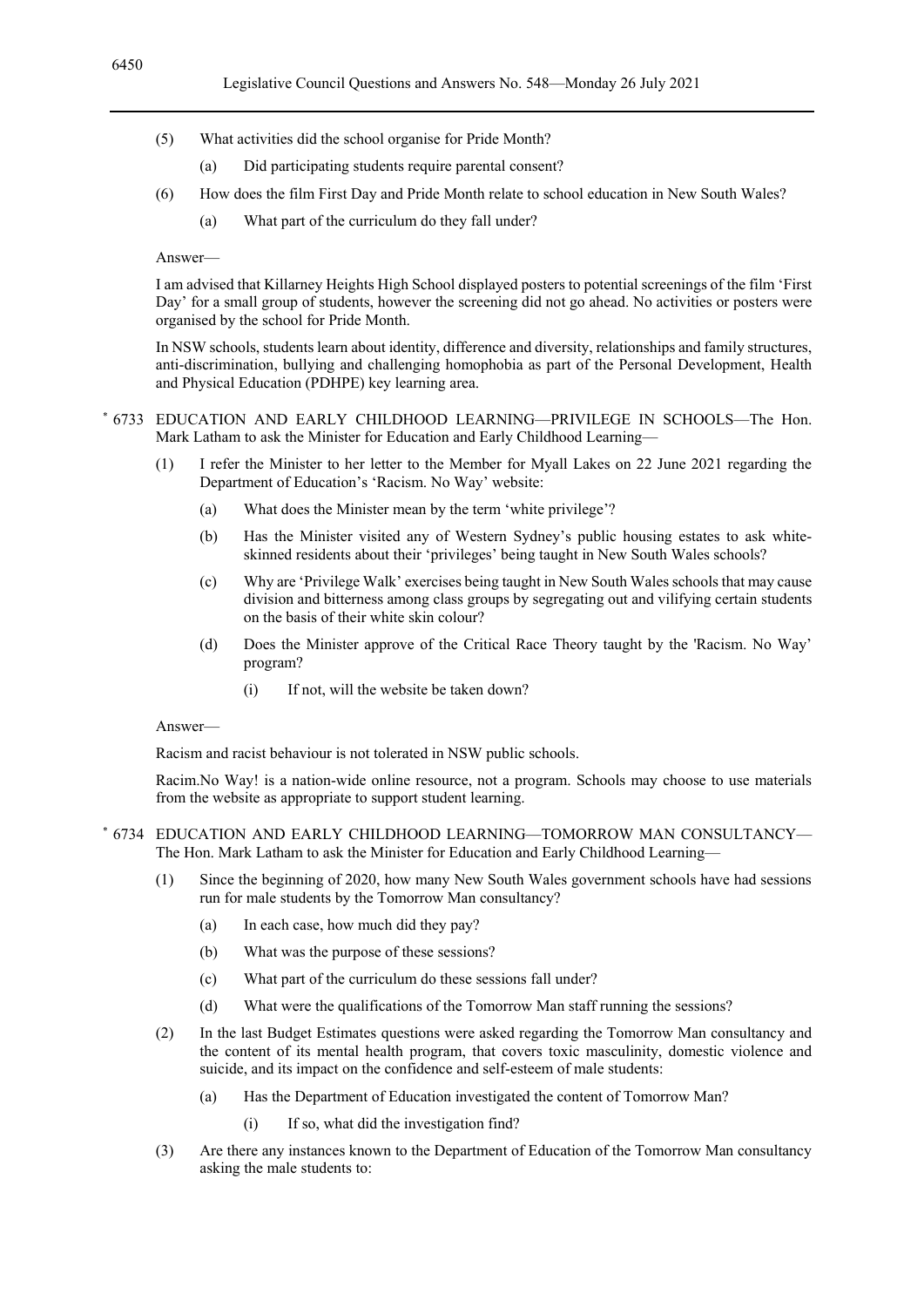- (a) Paint their fingernails?
- (b) Wear make-up?
- (c) Study fashion magazines?

(1) Financial records for the period of 29 January 2020 to 24 June 2021 indicate that 36 schools have made payments to the Tomorrow Man organisation totalling \$114,903.80.

Tomorrow Man state that they offer programs at secondary schools, TAFE, universities, workplaces and sporting clubs which offer opportunities to generate conversation and to redefine a healthier version of masculinity.

- (2) See answers provided to questions taken on notice during Budget Estimate 2020-2021 at https://www.parliament.nsw.gov.au/lcdocs/other/15391/1.%20AQON%20including%20Attachme nt%20-%20Minister%20Mitchell.pdf and in response to Question on Notice 5154.
- (3) The Department is not aware of such instances.
- \* 6735 EDUCATION AND EARLY CHILDHOOD LEARNING—CAPITAL BUDGET—The Hon. Courtney Houssos to ask the Minister for Education and Early Childhood Learning—
	- (1) What is the capital budget for non-government schools in 2021-22?

#### Answer—

The 2021-22 State Budget provides a total of \$1.5 billion for non-government schools, including the Government's commitment to provide \$500 million over four years to support non-government schools to build, extend or upgrade their facilities to provide more student places in growing communities. This is being delivered through the Building Grants Assistance Scheme with \$163 million allocated in 2021-22, as outlined in the scheme's guidelines on the Department of Education's website.

- \* 6736 EDUCATION AND EARLY CHILDHOOD LEARNING—SASP 2016—The Hon. Courtney Houssos to ask the Minister for Education and Early Childhood Learning—
	- (1) The School Asset Strategic Plan 2016 forecast the need for an additional 7,200 teaching spaces by 2031 based on expected population growth:
		- (a) How many of these places are currently funded?

#### Answer—

The NSW Government is investing \$7.9 billion over the next four years, continuing its program to deliver 215 new and upgraded schools to support communities across NSW. This is the largest investment in public education infrastructure in the history of NSW.

- \* 6737 EDUCATION AND EARLY CHILDHOOD LEARNING—MAINTENANCE BUDGET—The Hon. Courtney Houssos to ask the Minister for Education and Early Childhood Learning—
	- (1) What is the school maintenance budget for public schools in 2021-22?
	- (2) What was the school maintenance budget figure for 2020-21?

#### Answer—

The Department of Education has property portfolio worth more than \$33 billion and maintenance across more than 2,200 NSW public schools will always be required. The Department has a well-defined maintenance strategy that ensures all statutory and preventive maintenance is completed as the first priority to ensure our schools are safe and compliant.

Figures on maintenance expenditure are published in the Department of Education's Annual Report, as part of the Department's annual financial statements.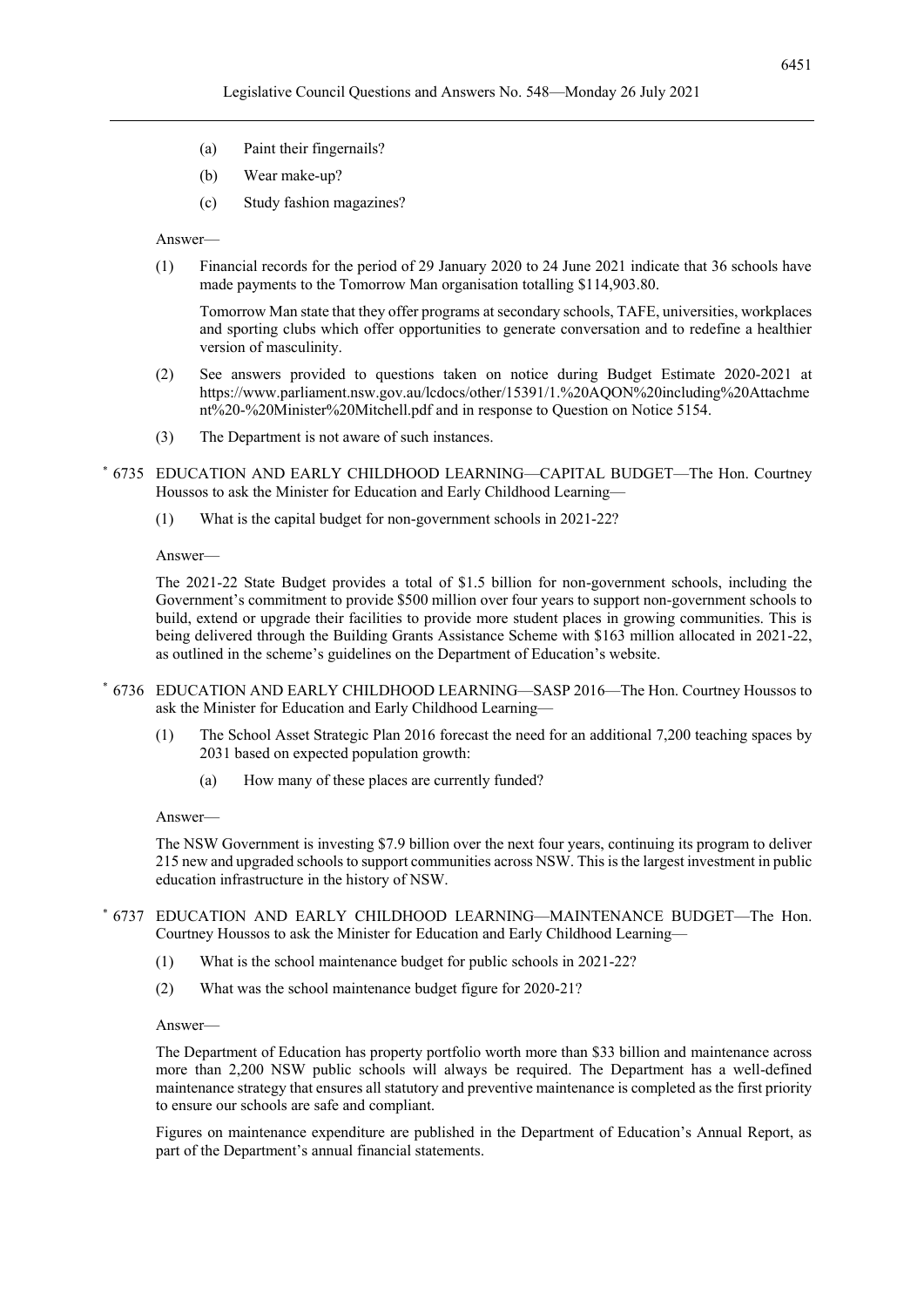- \* 6738 EDUCATION AND EARLY CHILDHOOD LEARNING—BUDGET ALLOCATIONS 2021-22—The Hon. Courtney Houssos to ask the Minister for Education and Early Childhood Learning—
	- (1) What is the total recurrent budget for non-government schools in 2021-22?
	- (2) What is the recurrent budget per student for non-government schools in 2021-22?

- (1) The 2021-22 State Budget provides a total of \$1.5 billion for non-government schools, including the Government's commitment to provide \$500 million over four years to support non-government schools to build, extend or upgrade their facilities to provide more student places in growing communities.
- (2) The budget for non-government schools is based on a range of factors, which take into account the needs and characteristics of students and schools across the non-government school sector. Information regarding the most recent funding per student is published in various national public data sets including the National Reporting on Schooling data portal.
- \* 6739 EDUCATION AND EARLY CHILDHOOD LEARNING—DEMOUNTABLES—The Hon. Courtney Houssos to ask the Minister for Education and Early Childhood Learning—
	- (1) How many demountable buildings are currently in public schools?
	- (2) What proportion of classrooms in New South Wales public schools are in demountable buildings?

Answer—

Please refer to LC QON 5273.

- \* 6740 EDUCATION AND EARLY CHILDHOOD LEARNING—TEACHERS IN NSW PUBLIC SCHOOLS—The Hon. Courtney Houssos to ask the Minister for Education and Early Childhood Learning—
	- (1) How many additional full-time equivalent (FTE) school teachers have been factored into the 2021- 22 budget?
	- (2) How many additional FTE teachers were employed in 2020-21?
	- (3) How many additional FTE teachers have been added since March 2019?

Answer—

- (1) The 2021-22 State Budget makes provision for more than 1,000 extra teachers based on a forecasting process. This provision is in addition to increases in other funding items, which do not form part of the Parameter and Technical Adjustment, under which teachers are engaged.
- (2) Figures for 2020-21 are currently being finalised and will be available in September 2021.
- (3) More than 2,500 additional FTE teachers were employed from June 2019 to June 2020.
- \* 6741 EDUCATION AND EARLY CHILDHOOD LEARNING—STAFFING—The Hon. Courtney Houssos to ask the Minister for Education and Early Childhood Learning—
	- (1) As of 30 June 2021 in New South Wales public schools, what was the total number of:
		- (a) Permanent staff?
		- (b) Temporary staff?
		- (c) Casual teaching staff?

#### Answer—

Figures for 30 June 2021 are currently being finalised and will be available in September 2021.

The figures for June 2020 are below: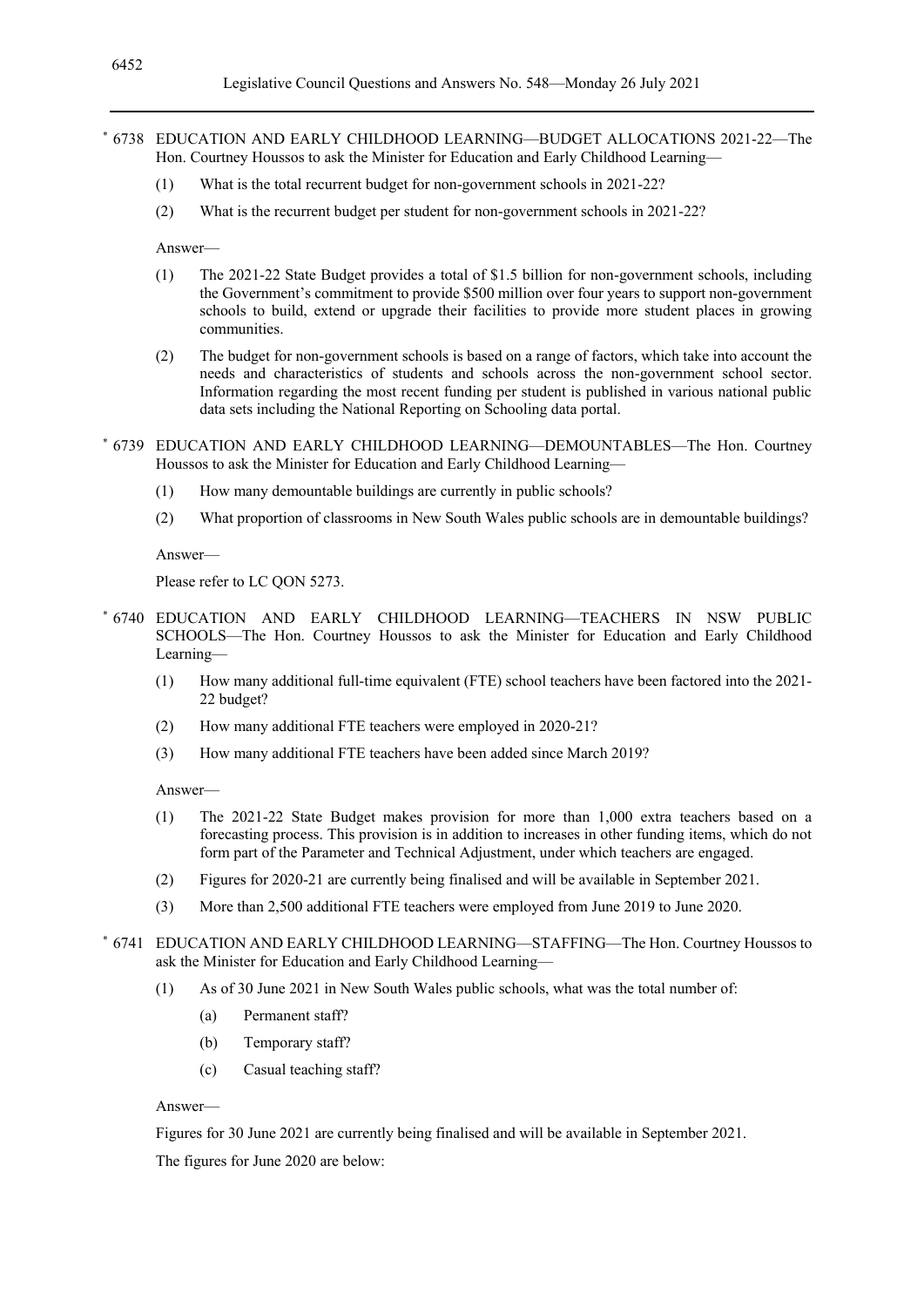| Teaching staff employment | <b>FTE</b> |
|---------------------------|------------|
| Permanent                 | 44,022     |
| Temporary                 | 20,152     |
| Casual                    | 5,160      |
| Total                     | 69,335     |

Teaching full-time equivalency (FTE) in public schools as at June 2020

Source: Workforce Profile June 2020

\*Note: FTE figures are rounded to the nearest whole number and may not add up to the total indicated.

\*\*Note: Staff can work across all three employment types simultaneously. The data in this table is derived from detailed payroll extracts, therefore in these scenarios FTE is broken down for the staff member accordingly.

\* 6742 EDUCATION AND EARLY CHILDHOOD LEARNING—TEACHER VACANCIES—The Hon. Courtney Houssos to ask the Minister for Education and Early Childhood Learning—

- (1) What was the average length of time to fill a vacant teaching position in 2020-21?
- (2) What was the average length of time to fill a vacant principal position in 2020-21?

Answer—

Staff vacancies are managed at a local level and time to fill can vary greatly based on a school's context, geographical location and the vacancy in question.

- \* 6743 EDUCATION AND EARLY CHILDHOOD LEARNING—TEACHER VACANCIES 2 MONTHS— The Hon. Courtney Houssos to ask the Minister for Education and Early Childhood Learning—
	- (1) As at July 2021, how many teaching positions in New South Wales have been vacant for more than 2 months?
		- (a) Please provide a break down by school network region?

Answer—

The Department of Education is unable to provide the data on when individual positions were vacated and then declared vacant, as this would require manually sourcing each of the requisitions.

The number of teacher vacancies in NSW public schools represents approximately 1.5 per cent of teaching roles. Given the approximate workforce of 74,000 teachers, this is a very low vacancy rate when compared to organisations of similar size.

#### \* 6744 EDUCATION AND EARLY CHILDHOOD LEARNING—TEACHER VACANCIES - 6 MONTHS— The Hon. Courtney Houssos to ask the Minister for Education and Early Childhood Learning—

- (1) As at July 2021, how many teaching positions in New South Wales have been vacant for more than 6 months?
	- (a) Please provide a break down by school network region?

Answer—

Please see answer to LC QON 6743.

- \* 6745 EDUCATION AND EARLY CHILDHOOD LEARNING—TEACHER VACANCIES NUMBER OF POSITIONS—The Hon. Courtney Houssos to ask the Minister for Education and Early Childhood Learning—
	- (1) As at July 2021, how many teaching positions in New South Wales are vacant?
		- (a) Please provide a break down by school network region?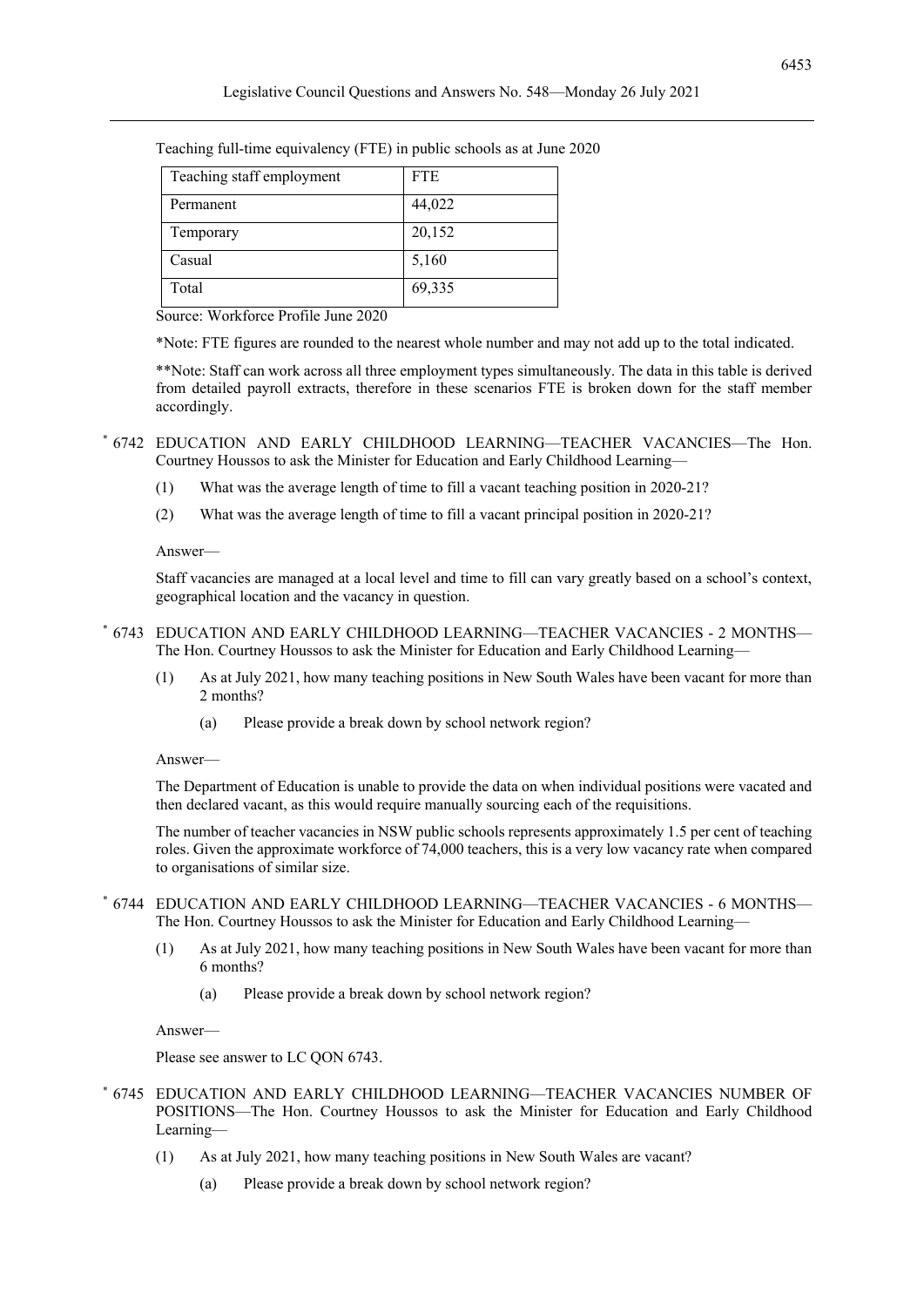Please refer to LC QoN 5633 where a breakdown of all teacher vacancies was provided.

- \* 6746 EDUCATION AND EARLY CHILDHOOD LEARNING—SPECIAL EDUCATION—The Hon. Courtney Houssos to ask the Minister for Education and Early Childhood Learning—
	- (1) What is the total budget for special education in 2021-22?
	- (2) What is the budget for:
		- (a) Integration funding support?
		- (b) Support classes in public schools?
		- (c) Schools for Specific Purposes?
		- (d) Low level adjustment for disability?
		- (e) Assisted school travel program?

Answer—

(1) Significant direct funding is provided to our schools to support students with disability. In 2021, \$1.3 billion will be delivered to schools through the seven RAM loadings – the four equity loadings (socio-economic background, Aboriginal background, low level adjustment for disability and English language proficiency).

Total budget figures are not available due to some key funding streams being demand-driven.

(2)

- (a) Refer to response for (1).
- (b) A targeted funding model supports Schools for Specific Purposes within the overall funding allocation.
- (c) Refer to response for (1).
- (e) A total budget figure for the Assisted School Travel Program for  $2021 2022$  is not available due to the service being demand-driven.
- \* 6747 EDUCATION AND EARLY CHILDHOOD LEARNING—SUPPORT AND MAINSTREAM CLASSES—The Hon. Courtney Houssos to ask the Minister for Education and Early Childhood Learning—
	- (1) In 2020 how many students were:
		- (a) In a mainstream classroom supported by integration funding?
		- (b) In a support class in a mainstream school?
		- (c) In a support class in a school for specific purposes?

Answer—

(1)

- (a) In 2020, there were 12,058 students with disability enrolled in a mainstream classroom supported by integration funding.
- (b) In 2020, there were 21,655 students with disability enrolled in a support class in a mainstream school.
- (c) In 2020, there were 5,910 students with disability enrolled in a support class in a school for specific purposes.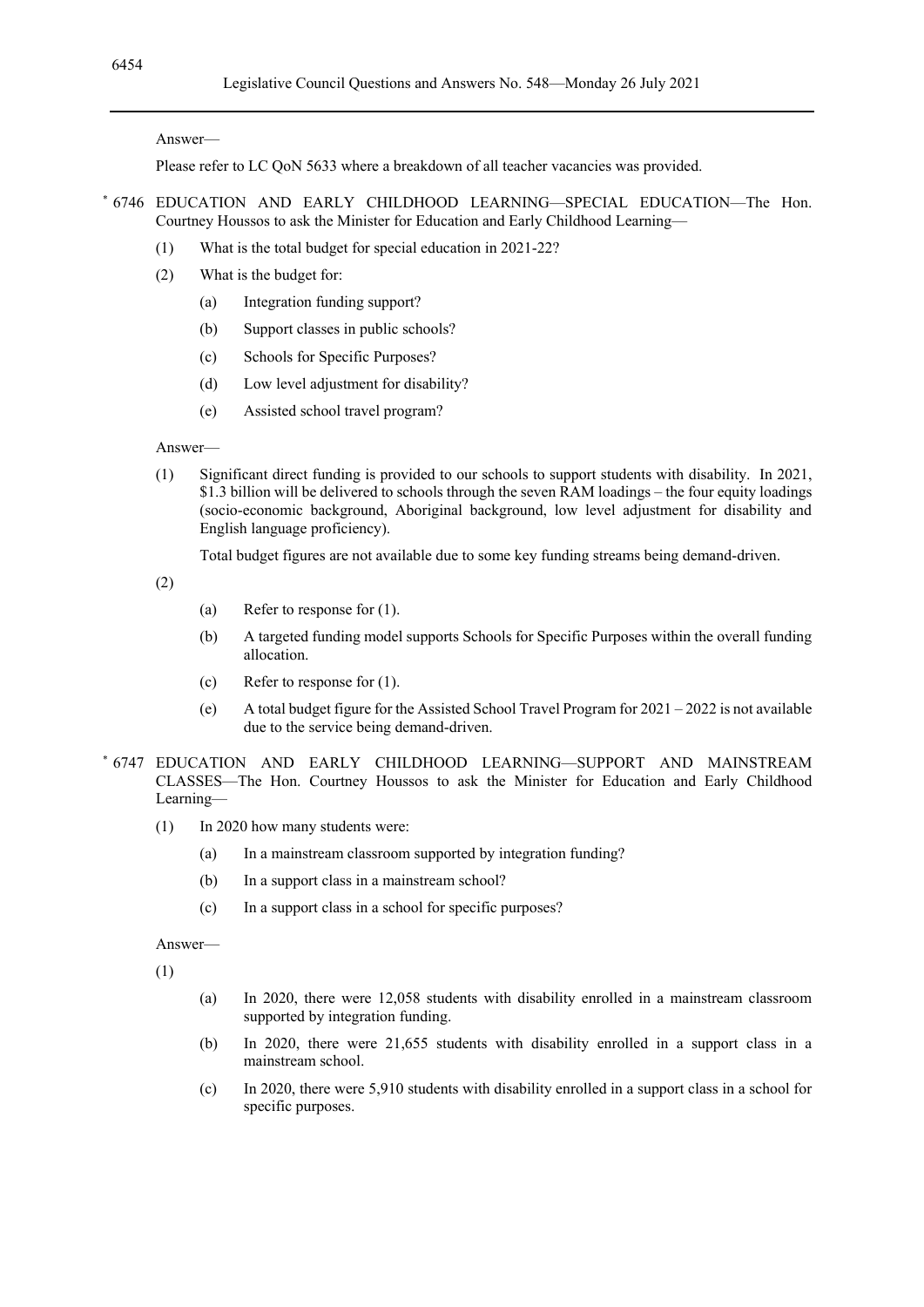- \* 6748 EDUCATION AND EARLY CHILDHOOD LEARNING—ORAN PARK PUBLIC SCHOOL—The Hon. Courtney Houssos to ask the Minister for Education and Early Childhood Learning—
	- (1) Why is Oran Park getting a third upgrade for expansion, when its capacity is already above the 1,000 student guideline for New South Wales public primary schools?

The 2021/22 NSW Budget includes an additional \$2.1 billion over the next four years to support delivery of 44 new and upgraded school projects, taking the total investment to \$7.9 billion over this period. This funding enables delivery of Stage 2 of Oran Park Public School which will provide permanent teaching spaces to meet enrolment demand in the area.

There is no mandated size of public primary schools. The Department of Education's Educational Facilities Standards and Guidelines (EFSG) sets out general educational principles to translate the Department's vision for learning into a set of design considerations for learning environments.

Further information on Stage 2 of Oran Park Public School will be communicated to school communities through regular project updates and made available on the School Infrastructure NSW website at www.schoolinfrastructure.nsw.gov.au

- \* 6749 EDUCATION AND EARLY CHILDHOOD LEARNING—FUNDING SIPHONED FROM OTHER PROJECTS—The Hon. Courtney Houssos to ask the Minister for Education and Early Childhood Learning—
	- (1) In the past two years, have you approved funding for any school infrastructure project to be reallocated to another school infrastructure project?
		- (a) If so, for which projects?

Answer—

In January 2020, the Department of Education identified a preferred option to more immediately meet enrolment demand in the Wilton area by delivering an upgrade to the existing Wilton Public School whilst continuing to plan for a new school at Wilton Junction.

The Department obtained Treasury approval to redirect funding to deliver the project with the remaining allocation supporting delivery of two further projects identified as priorities including the redevelopment of Passfield Park School.

A new primary school at Wilton Junction was funded in the 2021-22 Budget.

- \* 6750 EDUCATION AND EARLY CHILDHOOD LEARNING—PASSFIELD PARK SSP—The Hon. Courtney Houssos to ask the Minister for Education and Early Childhood Learning—
	- (1) Was the funding for the Passfield Park School for Specific Purpose project paid for using funds allocated to another school infrastructure project?
		- (a) If so, which project?

Answer—

Please refer to LC QON 6749.

- \* 6751 EDUCATION AND EARLY CHILDHOOD LEARNING—MURWILLUMBAH EDUCATION CAMPUS—The Hon. Courtney Houssos to ask the Minister for Education and Early Childhood Learning—
	- (1) Can you please provide a breakdown of how the \$27 million spent so far on the Murwillumbah Education Campus, as per the 2021-22 Budget, has been spent, given main works are yet to begin?

Answer—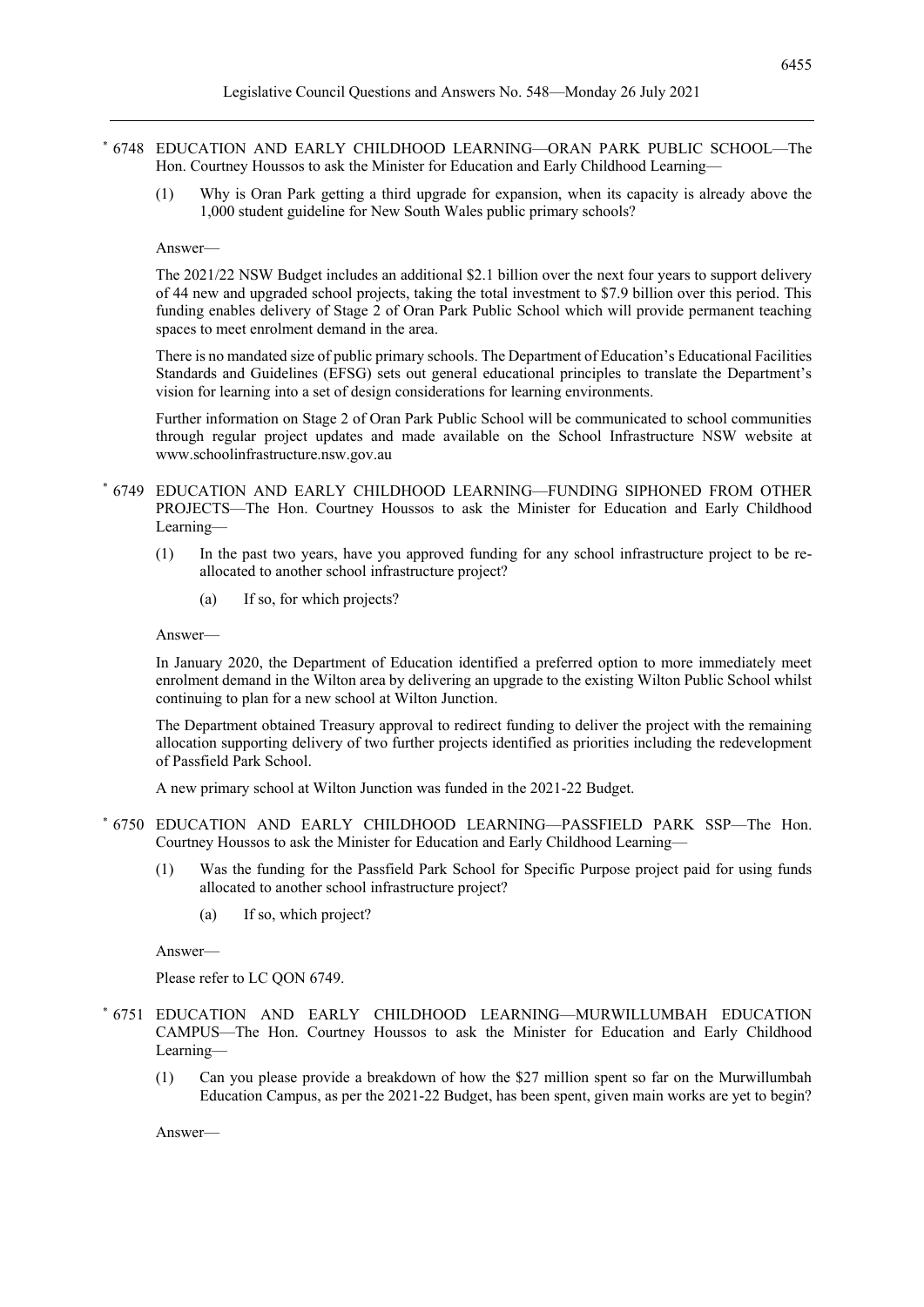The NSW Government is planning the development of an education campus at the Murwillumbah High School site that will include a primary school, a high school and school community health facilities colocated within an integrated, purpose designed and built education campus.

Expenditure to support delivery is reported in 2021/22 NSW Budget Paper 3 – Infrastructure Statement and the Department of Education's Annual Report, as is required.

The progress of individual projects is communicated to school communities through regular project updates. This information is available via the School Infrastructure NSW website at www.schoolinfrastructure.nsw.gov.au.

#### \* 6752 EDUCATION AND EARLY CHILDHOOD LEARNING—NEW PRIMARY SCHOOL IN CHATSWOOD—The Hon. Courtney Houssos to ask the Minister for Education and Early Childhood Learning—

(1) Why was Chatswood selected as the site for a new primary school before Box Hill and Gables, where there is currently no public primary school?

#### Answer—

The Department of Education is committed to providing new schools and upgrades to meet student growth across NSW.

The Department monitors population and development trends so that it can plan to meet enrolment needs in schools across NSW. To do so, the Department regularly consults with relevant departments and agencies such as the Department of Planning, Industry and Environment and local councils.

- \* 6753 EDUCATION AND EARLY CHILDHOOD LEARNING—BUDGET ANNOUNCEMENTS—The Hon. Courtney Houssos to ask the Minister for Education and Early Childhood Learning—
	- (1) How many of the 44 projects stated as 'new works' in the 2021-22 Budget were listed as priorities by School Infrastructure NSW?

#### Answer—

The NSW Government is increasing its historic investment in new and upgraded schools, with funding for 44 new and upgraded school projects announced as part of the 2021-22 Budget.

This includes funding for 30 projects that were prioritised for planning and 14 new projects in areas of high need. With 100 new and upgraded schools delivered since 2019 and 50 last year alone, this budget continues an historic school infrastructure program with an additional \$2.1 billion spend to deliver new and upgraded schools over the next four years.

- \* 6754 BETTER REGULATION AND INNOVATION—REPAYMENT PLANS—The Hon. Courtney Houssos to ask the Minister for Finance and Small Business representing the Minister for Better Regulation and Innovation—
	- (1) How many premises has Fair Trading offered assistance to negotiate repayments as part of the Residential Tenancies Regulation 2020 for:
		- (a) Tenants?
			- (i) Please provide a breakdown by month from April 2020 to June 2021?
		- (b) Landlords?
			- (i) Please provide a breakdown by month from April 2020 to June 2021?
	- (2) How many landlords have evicted tenants (from 27 March 2021) after they have attempted to negotiate a repayment plan without success in:
		- (a) March 2021?
		- (b) April 2021?
		- (c) May 2021?
		- (d) June 2021?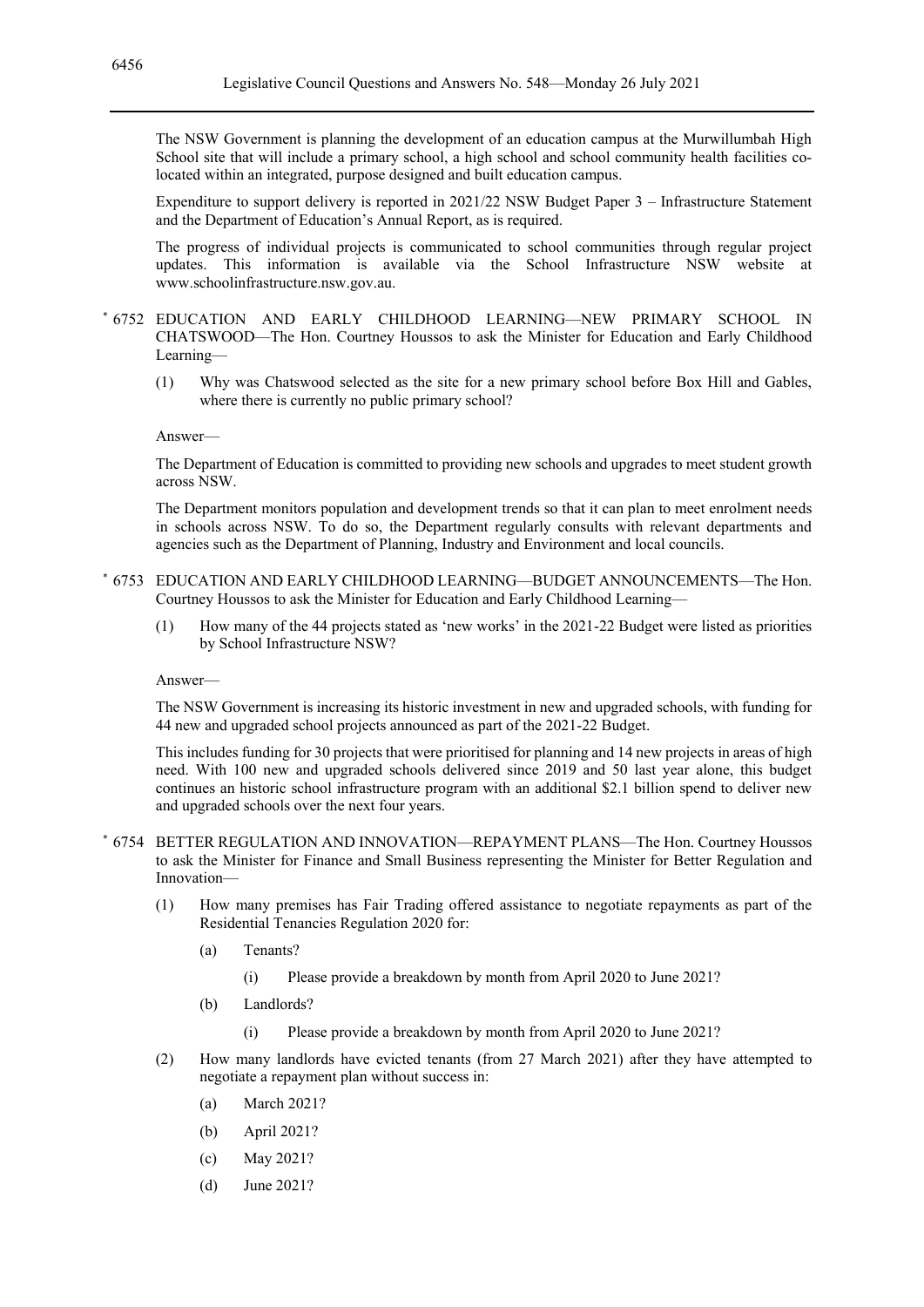(1)

(a-b) NSW Fair Trading has received the following number of applications for rent negotiation from April 2020 to 30 June 2021. Landlord applications also include those received from real estate agents on behalf of a landlord.

| Lodged<br>by<br>Tenant        | Total          | Lodged<br>by<br>Landlord<br>or<br>Agent | Total                    |
|-------------------------------|----------------|-----------------------------------------|--------------------------|
| April 2020                    | 62             | April 2020                              | 38                       |
| <b>May 2020</b>               | 119            | <b>May 2020</b>                         | 57                       |
| $\overline{\text{June}}$ 2020 | 60             | June 2020                               | 41                       |
| <b>July 2020</b>              | 45             | <b>July 2020</b>                        | $\overline{39}$          |
| August 2020                   | 31             | August 2020                             | 22                       |
| September<br>2020             | 22             | September<br>2020                       | 11                       |
| October<br>2020               | 15             | October<br>2020                         | 20                       |
| November<br>2020              | 14             | November<br>2020                        | $\overline{7}$           |
| December<br>2020              | $\overline{8}$ | December<br>2020                        | $\overline{\mathcal{L}}$ |
| January<br>2021               | 6              | January<br>2021                         | 10                       |
| February<br>2020              | $\overline{4}$ | February<br>2020                        | $\overline{2}$           |
| March 2021                    | $\overline{7}$ | March 2021                              | 8                        |
| April 2021                    | $\overline{2}$ | April 2021                              | $\overline{2}$           |
| May 2021                      | $\mathbf{1}$   | May 2021                                | $\overline{2}$           |
| June 2021                     | $\mathbf{1}$   | June 2021                               | $\overline{2}$           |
| Total                         | 397            | Total                                   | 265                      |
|                               |                |                                         |                          |

- (2) NSW Fair Trading does not hold data on the number of tenant evictions.
- \* 6755 BETTER REGULATION AND INNOVATION—GREYHOUND INDUSTRY PARTICIPANTS—The Hon. Mark Latham to ask the Minister for Finance and Small Business representing the Minister for Better Regulation and Innovation—
	- (1) Do persons applying to be participants in the New South Wales greyhound industry need to undergo a National Police History Check with their application?
		- (a) Is this check organised by the Greyhound Welfare Integrity Commission (GWIC)?
		- (b) How many instances over the past 12 months have GWIC not organised the application?
	- (2) Has Mr Brett Davenport been registered by GWIC as a participant?
		- (a) If so, did GWIC apply for his National Police History Check to proceed?
			- (i) What are the details?

Answer—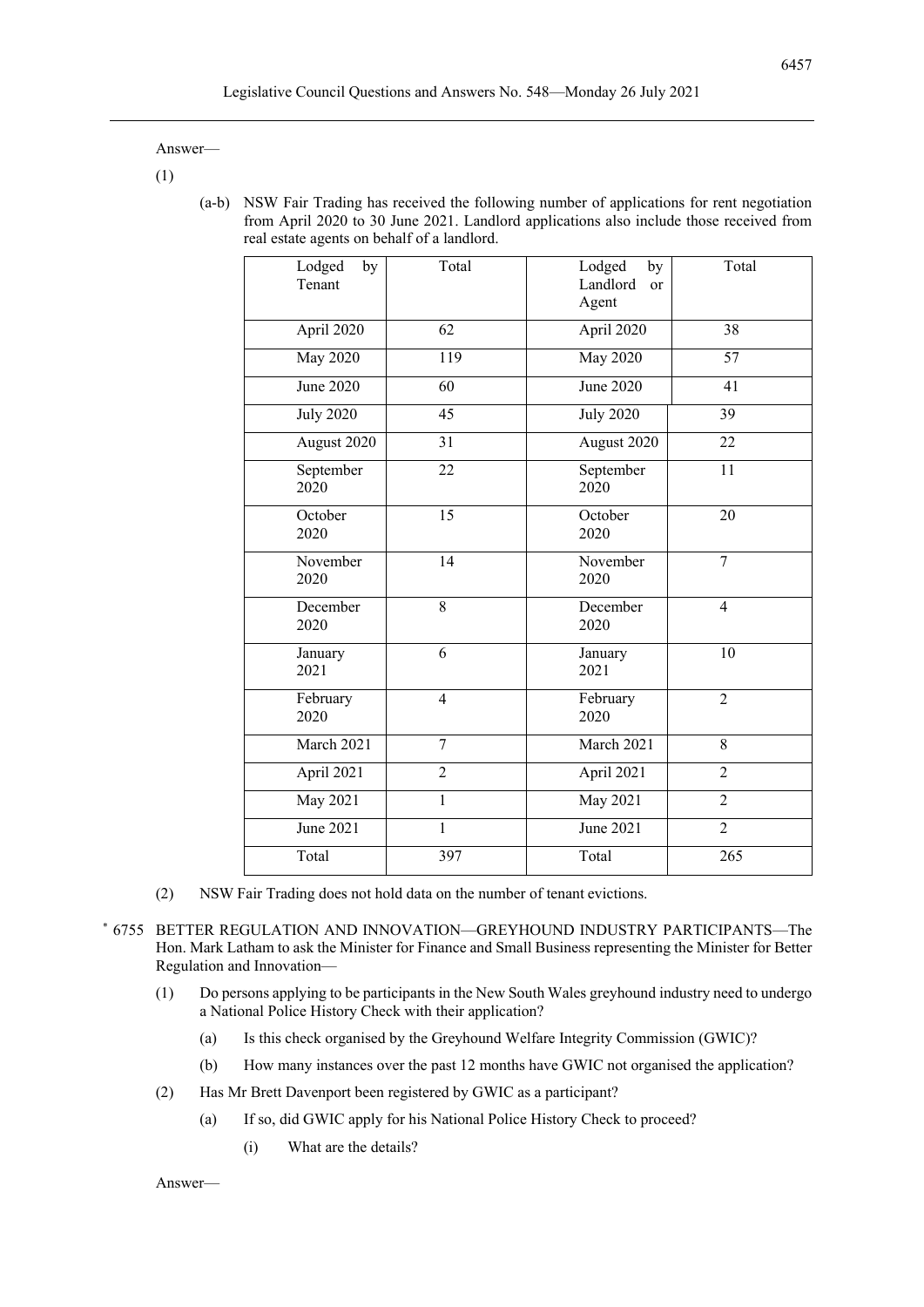I am advised by the Greyhound Welfare & Integrity Commission (Commission):

(1-2) The Greyhound Welfare and Integrity Commission is an independent statutory body. Questions relating to the day-to-day operations of the Commission including registration, disciplinary or other regulatory action should be directed to the Commission.

#### **6 JULY 2021**

#### (Paper No. 534)

- \* 6766 CUSTOMER SERVICE—COST OF LIVING PROGRAMS—The Hon. Courtney Houssos to ask the Minister for Finance and Small Business representing the Minister for Customer Service, and Minister for Digital—
	- (1) For the below programs, please provide the following information for every financial year since 2011 that the programs have existed:
		- (a) Energy Made Easy:
			- (i) How many people are successfully assisted by the program?
			- (ii) What is the total dollar amount of support provided?
			- (iii) How many people applied and were unsuccessful?
		- (b) Family Energy Rebate:
			- (i) How many people are successfully assisted by the program?
			- (ii) What is the total dollar amount of support provided?
			- (iii) How many people applied and were unsuccessful?
		- (c) Appliance Replacement Offer:
			- (i) How many people are successfully assisted by the program?
			- (ii) What is the total dollar amount of support provided?
			- (iii) How many people applied and were unsuccessful?
		- (d) NSW Gas Rebate:
			- (i) How many people are successfully assisted by the program?
			- (ii) What is the total dollar amount of support provided?
			- (iii) How many people applied and were unsuccessful?
		- (e) Low Income Household Rebate:
			- (i) How many people are successfully assisted by the program?
			- (ii) What is the total dollar amount of support provided?
			- (iii) How many people applied and were unsuccessful?
		- (f) Pensioner Water Rebate:
			- (i) How many people are successfully assisted by the program?
			- (ii) What is the total dollar amount of support provided?
			- (iii) How many people applied and were unsuccessful?
		- (g) Energy Accounts Payment Assistance vouchers:
			- (i) How many people are successfully assisted by the program?
			- (ii) What is the total dollar amount of support provided?
			- (iii) How many people applied and were unsuccessful?
		- (h) Discounted Energy Efficient Lighting: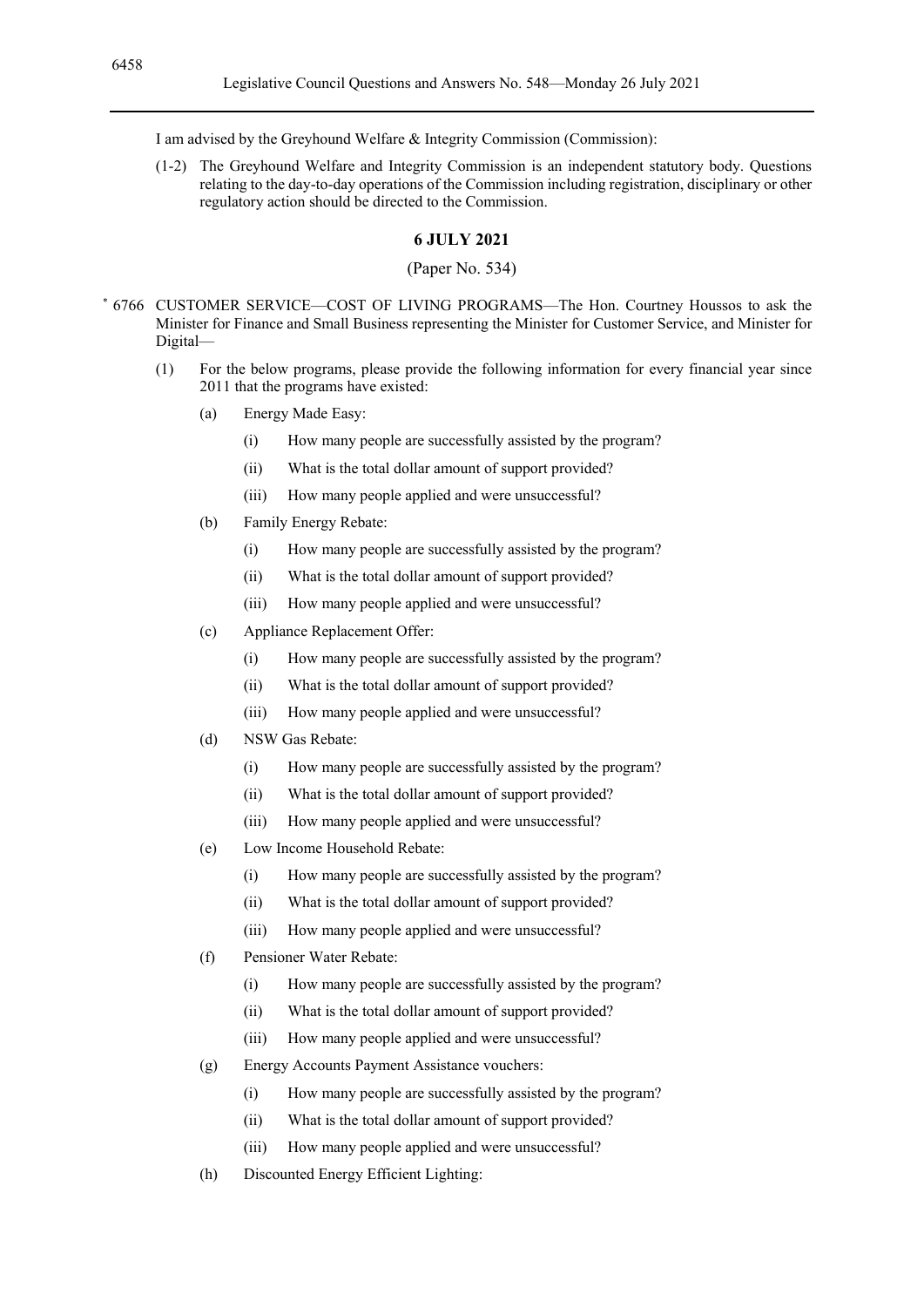- (i) How many people are successfully assisted by the program?
- (ii) What is the total dollar amount of support provided?
- (iii) How many people applied and were unsuccessful?
- (i) Seniors Energy Rebate:
	- (i) How many people are successfully assisted by the program?
	- (ii) What is the total dollar amount of support provided?
	- (iii) How many people applied and were unsuccessful?
- (j) Life Support Energy Rebate:
	- (i) How many people are successfully assisted by the program?
	- (ii) What is the total dollar amount of support provided?
	- (iii) How many people applied and were unsuccessful?
- (k) Medical Energy Rebate:
	- (i) How many people are successfully assisted by the program?
	- (ii) What is the total dollar amount of support provided?
	- (iii) How many people applied and were unsuccessful?
- (l) NSW Spectacles Program:
	- (i) How many people are successfully assisted by the program?
	- (ii) What is the total dollar amount of support provided?
	- (iii) How many people applied and were unsuccessful?
- (m) Enable NSW:
	- (i) How many people are successfully assisted by the program?
	- (ii) What is the total dollar amount of support provided?
	- (iii) How many people applied and were unsuccessful?
- (n) Isolated Patients Travel and Accommodation Assistance Scheme:
	- (i) How many people are successfully assisted by the program?
	- (ii) What is the total dollar amount of support provided?
	- (iii) How many people applied and were unsuccessful?
- (o) Concession car parking fees at NSW public hospitals:
	- (i) How many people are successfully assisted by the program?
	- (ii) What is the total dollar amount of support provided?
	- (iii) How many people applied and were unsuccessful?
- (p) Pre-IVF Fertility Testing Rebate:
	- (i) How many people are successfully assisted by the program?
	- (ii) What is the total dollar amount of support provided?
	- (iii) How many people applied and were unsuccessful?
- (q) Active Kids:
	- (i) How many people are successfully assisted by the program?
	- (ii) What is the total dollar amount of support provided?
	- (iii) How many people applied and were unsuccessful?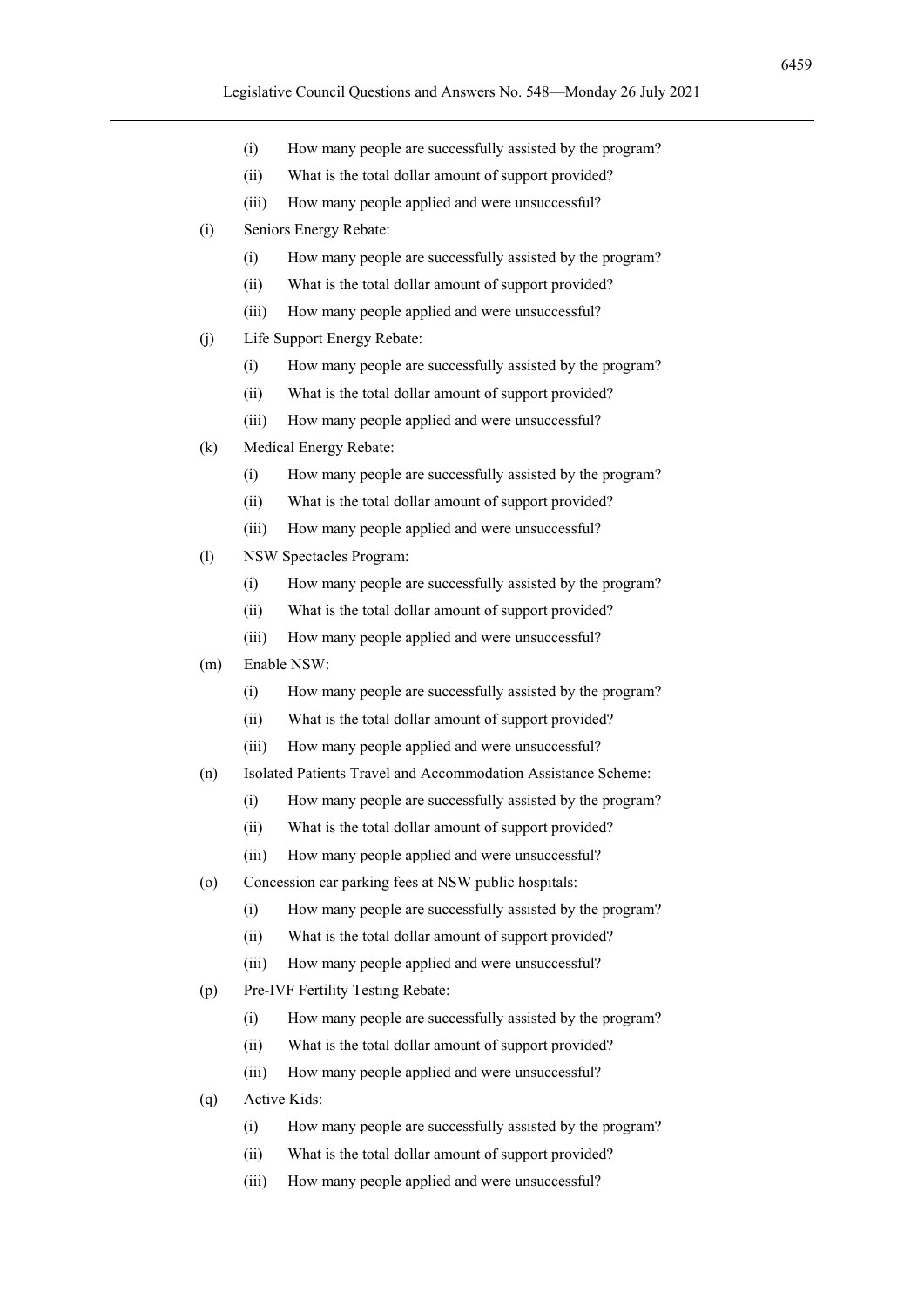- (r) Creative Kids:
	- (i) How many people are successfully assisted by the program?
	- (ii) What is the total dollar amount of support provided?
	- (iii) How many people applied and were unsuccessful?
- (s) National Parks Concession Pass:
	- (i) How many people are successfully assisted by the program?
	- (ii) What is the total dollar amount of support provided?
	- (iii) How many people applied and were unsuccessful?
- (t) National Parks Discount For Seniors:
	- (i) How many people are successfully assisted by the program?
	- (ii) What is the total dollar amount of support provided?
	- (iii) How many people applied and were unsuccessful?
- (u) National Parks Discount With Rego Renewal:
	- (i) How many people are successfully assisted by the program?
	- (ii) What is the total dollar amount of support provided?
	- (iii) How many people applied and were unsuccessful?
- (v) Recreational Fishing Fee Exemption:
	- (i) How many people are successfully assisted by the program?
	- (ii) What is the total dollar amount of support provided?
	- (iii) How many people applied and were unsuccessful?
- (w) Vessel registration for pensioners:
	- (i) How many people are successfully assisted by the program?
	- (ii) What is the total dollar amount of support provided?
	- (iii) How many people applied and were unsuccessful?
- (x) General boat driving licence for pensioners:
	- (i) How many people are successfully assisted by the program?
	- (ii) What is the total dollar amount of support provided?
	- (iii) How many people applied and were unsuccessful?
- (y) Private mooring licences discount:
	- (i) How many people are successfully assisted by the program?
	- (ii) What is the total dollar amount of support provided?
	- (iii) How many people applied and were unsuccessful?
- (z) Companion card discount:
	- (i) How many people are successfully assisted by the program?
	- (ii) What is the total dollar amount of support provided?
	- (iii) How many people applied and were unsuccessful?
- (aa) Council rate rebates:
	- (i) How many people are successfully assisted by the program?
	- (ii) What is the total dollar amount of support provided?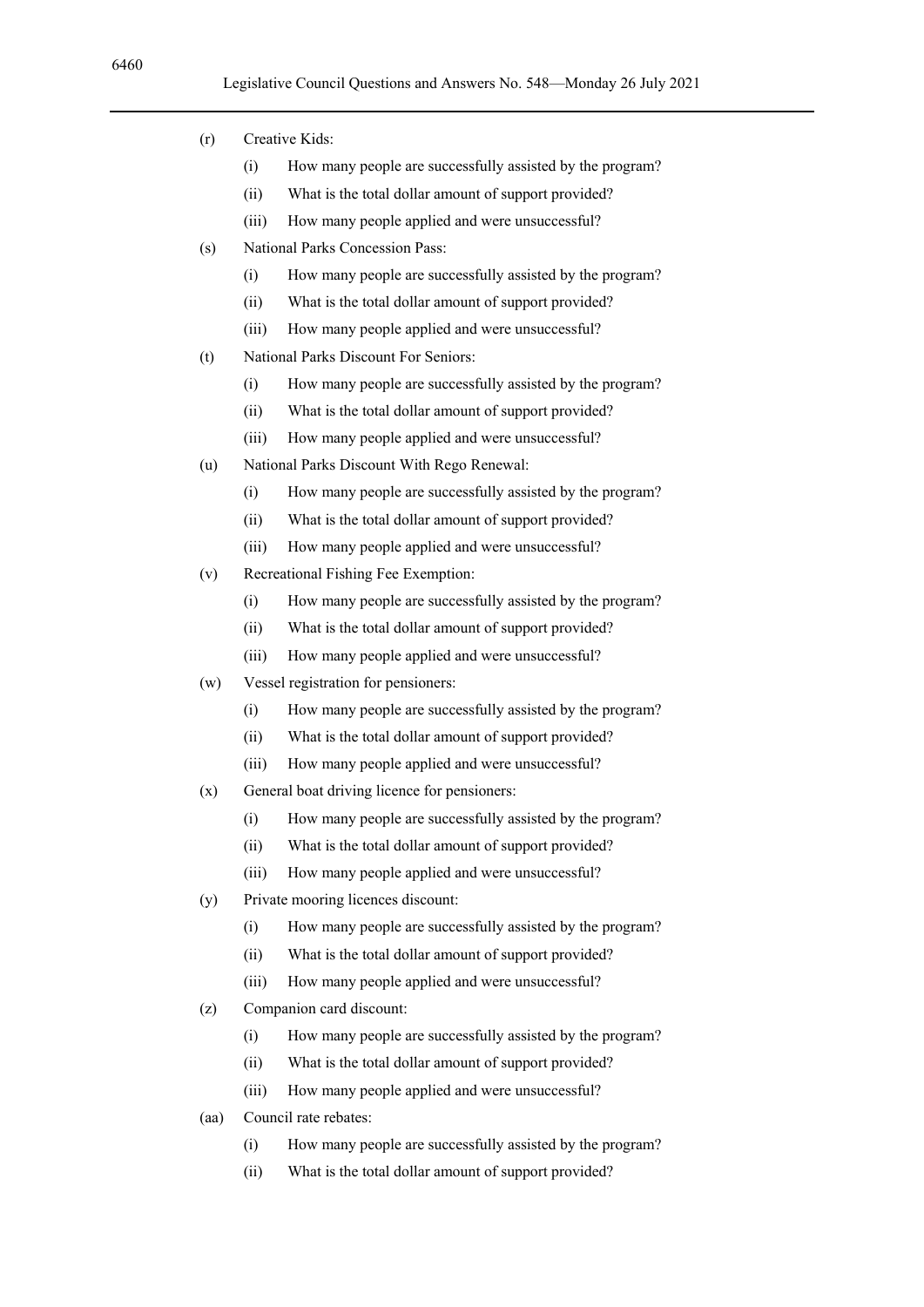- (iii) How many people applied and were unsuccessful?
- (bb) Private rental assistance:
	- (i) How many people are successfully assisted by the program?
	- (ii) What is the total dollar amount of support provided?
	- (iii) How many people applied and were unsuccessful?
- (cc) First Home Buyers Assistance Scheme:
	- (i) How many people are successfully assisted by the program?
	- (ii) What is the total dollar amount of support provided?
	- (iii) How many people applied and were unsuccessful?
- (dd) Rent Choice:
	- (i) How many people are successfully assisted by the program?
	- (ii) What is the total dollar amount of support provided?
	- (iii) How many people applied and were unsuccessful?
- (ee) First Home Owner Grant:
	- (i) How many people are successfully assisted by the program?
	- (ii) What is the total dollar amount of support provided?
	- (iii) How many people applied and were unsuccessful?
- (ff) Return and Earn:
	- (i) How many people are successfully assisted by the program?
	- (ii) What is the total dollar amount of support provided?
	- (iii) How many people applied and were unsuccessful?
- (gg) Smart and Skilled Subsidy:
	- (i) How many people are successfully assisted by the program?
	- (ii) What is the total dollar amount of support provided?
	- (iii) How many people applied and were unsuccessful?
- (hh) Toll Relief:
	- (i) How many people are successfully assisted by the program?
	- (ii) What is the total dollar amount of support provided?
	- (iii) How many people applied and were unsuccessful?
- (ii) Apprentice Registration Rebate:
	- (i) How many people are successfully assisted by the program?
	- (ii) What is the total dollar amount of support provided?
	- (iii) How many people applied and were unsuccessful?
- (jj) Fair Go for Safe Drivers Discounted Licence Renewal:
	- (i) How many people are successfully assisted by the program?
	- (ii) What is the total dollar amount of support provided?
	- (iii) How many people applied and were unsuccessful?
- (kk) Green Slip Price Check:
	- (i) How many people are successfully assisted by the program?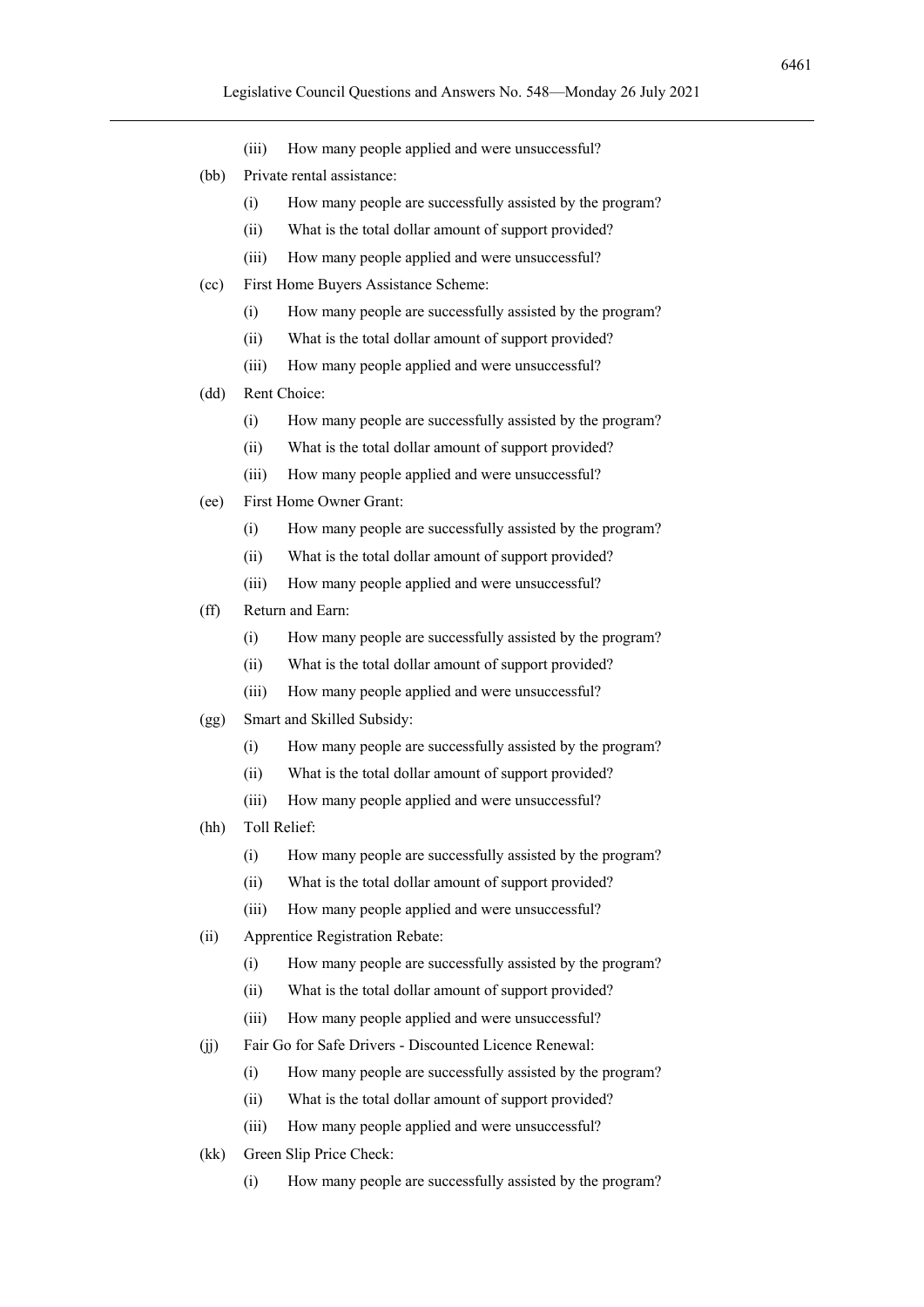- (ii) What is the total dollar amount of support provided?
- (iii) How many people applied and were unsuccessful?
- (ll) Pensioner Concessions on Vehicle Registrations:
	- (i) How many people are successfully assisted by the program?
	- (ii) What is the total dollar amount of support provided?
	- (iii) How many people applied and were unsuccessful?
- (mm) Pensioner Concessions on Driver Licence Renewal:
	- (i) How many people are successfully assisted by the program?
	- (ii) What is the total dollar amount of support provided?
	- (iii) How many people applied and were unsuccessful?
- (nn) NRMA's Free2Go:
	- (i) How many people are successfully assisted by the program?
	- (ii) What is the total dollar amount of support provided?
	- (iii) How many people applied and were unsuccessful?
- (oo) Caravan and camper trailer motor vehicle tax reduction:
	- (i) How many people are successfully assisted by the program?
	- (ii) What is the total dollar amount of support provided?
	- (iii) How many people applied and were unsuccessful?
- (pp) Free driving checks for pensioners:
	- (i) How many people are successfully assisted by the program?
	- (ii) What is the total dollar amount of support provided?
	- (iii) How many people applied and were unsuccessful?
- (qq) Mobility Parking Scheme permits:
	- (i) How many people are successfully assisted by the program?
	- (ii) What is the total dollar amount of support provided?
	- (iii) How many people applied and were unsuccessful?
- (rr) Free P1 rider test pensioners:
	- (i) How many people are successfully assisted by the program?
	- (ii) What is the total dollar amount of support provided?
	- (iii) How many people applied and were unsuccessful?
- (ss) Free Safer Drivers Course:
	- (i) How many people are successfully assisted by the program?
	- (ii) What is the total dollar amount of support provided?
	- (iii) How many people applied and were unsuccessful?
- (tt) Carers Registration Refund:
	- (i) How many people are successfully assisted by the program?
	- (ii) What is the total dollar amount of support provided?
	- (iii) How many people applied and were unsuccessful?
- (uu) Motor vehicle transfer for DVA pensioners: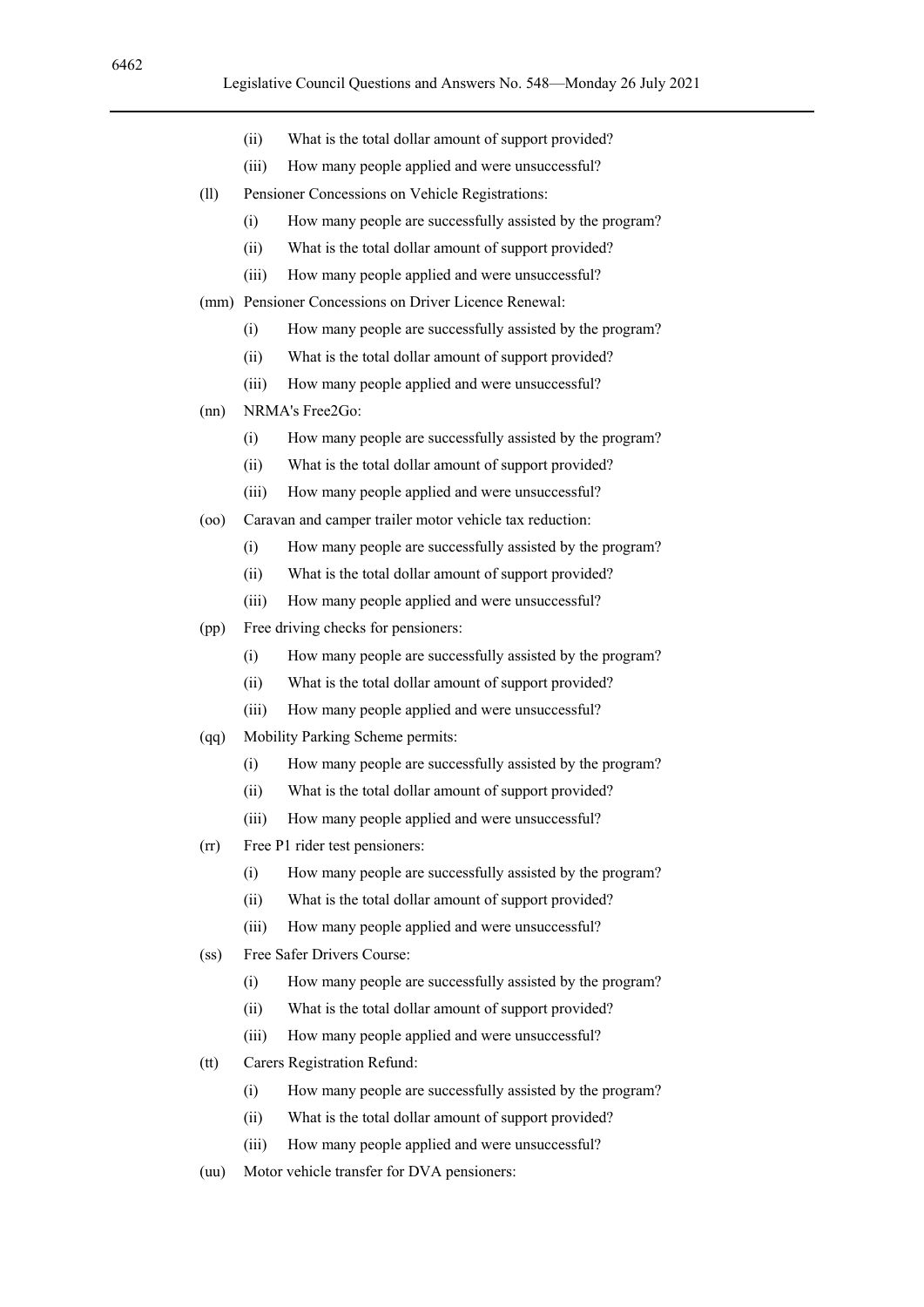- (i) How many people are successfully assisted by the program?
- (ii) What is the total dollar amount of support provided?
- (iii) How many people applied and were unsuccessful?
- (vv) Lower taxed vehicles for vehicles that have a lower impact on the environment:
	- (i) How many people are successfully assisted by the program?
	- (ii) What is the total dollar amount of support provided?
	- (iii) How many people applied and were unsuccessful?
- (ww) Free Driver Knowledge Tests:
	- (i) How many people are successfully assisted by the program?
	- (ii) What is the total dollar amount of support provided?
	- (iii) How many people applied and were unsuccessful?
- (xx) Pensioner Travel Vouchers:
	- (i) How many people are successfully assisted by the program?
	- (ii) What is the total dollar amount of support provided?
	- (iii) How many people applied and were unsuccessful?
- (yy) Public Transport Concessions and Entitlements:
	- (i) How many people are successfully assisted by the program?
	- (ii) What is the total dollar amount of support provided?
	- (iii) How many people applied and were unsuccessful?
- (zz) Opal card benefits:
	- (i) How many people are successfully assisted by the program?
	- (ii) What is the total dollar amount of support provided?
	- (iii) How many people applied and were unsuccessful?
- (aaa) Regional Travel Benefits:
	- (i) How many people are successfully assisted by the program?
	- (ii) What is the total dollar amount of support provided?
	- (iii) How many people applied and were unsuccessful?
- (bbb) Taxi Transport Subsidy Scheme:
	- (i) How many people are successfully assisted by the program?
	- (ii) What is the total dollar amount of support provided?
	- (iii) How many people applied and were unsuccessful?
- (ccc) Transport Concessions For Tertiary Students:
	- (i) How many people are successfully assisted by the program?
	- (ii) What is the total dollar amount of support provided?
	- (iii) How many people applied and were unsuccessful?
- (ddd) Transport Concessions For Apprentices/Trainees:
	- (i) How many people are successfully assisted by the program?
	- (ii) What is the total dollar amount of support provided?
	- (iii) How many people applied and were unsuccessful?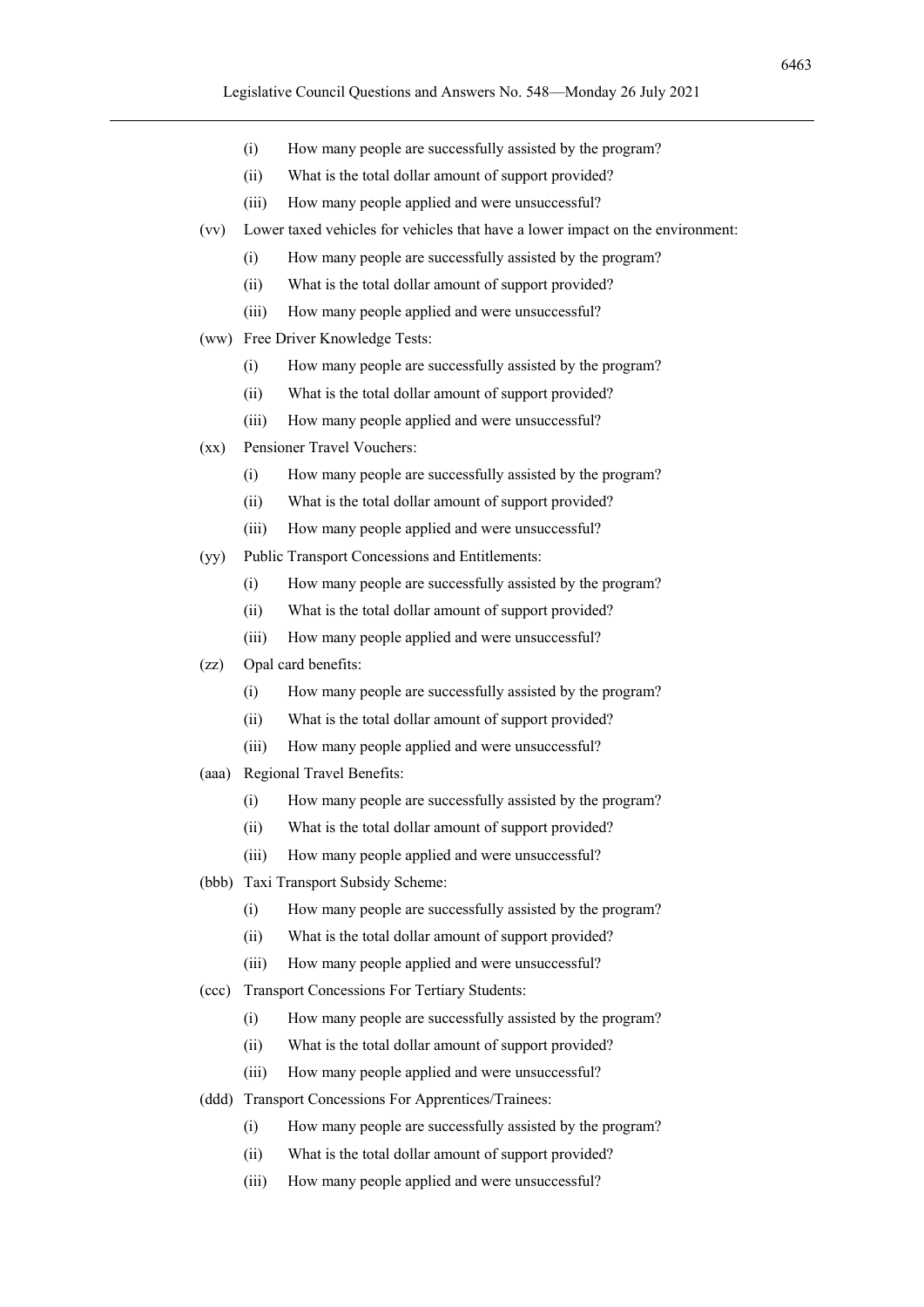- (eee) School Student Transport Scheme:
	- (i) How many people are successfully assisted by the program?
	- (ii) What is the total dollar amount of support provided?
	- (iii) How many people applied and were unsuccessful?
- (fff) Assisted School Travel Program:
	- (i) How many people are successfully assisted by the program?
	- (ii) What is the total dollar amount of support provided?
	- (iii) How many people applied and were unsuccessful?
- (ggg) Regional seniors travel card:
	- (i) How many people are successfully assisted by the program?
	- (ii) What is the total dollar amount of support provided?
	- (iii) How many people applied and were unsuccessful?

As the representative of the Treasurer, I refer to the answer I have provided to QoN 6768.

- \* 6768 FINANCE AND SMALL BUSINESS—COST OF LIVING PROGRAMS—The Hon. Courtney Houssos to ask the Minister for Finance and Small Business-
	- (1) For the below programs, please provide the following information for every financial year since 2011 that the programs have existed:
		- (a) Energy Made Easy:
			- (i) How many people are successfully assisted by the program?
			- (ii) What is the total dollar amount of support provided?
			- (iii) How many people applied and were unsuccessful?
		- (b) Family Energy Rebate:
			- (i) How many people are successfully assisted by the program?
			- (ii) What is the total dollar amount of support provided?
			- (iii) How many people applied and were unsuccessful?
		- (c) Appliance Replacement Offer:
			- (i) How many people are successfully assisted by the program?
			- (ii) What is the total dollar amount of support provided?
			- (iii) How many people applied and were unsuccessful?
		- (d) NSW Gas Rebate:
			- (i) How many people are successfully assisted by the program?
			- (ii) What is the total dollar amount of support provided?
			- (iii) How many people applied and were unsuccessful?
		- (e) Low Income Household Rebate:
			- (i) How many people are successfully assisted by the program?
			- (ii) What is the total dollar amount of support provided?
			- (iii) How many people applied and were unsuccessful?
		- (f) Pensioner Water Rebate: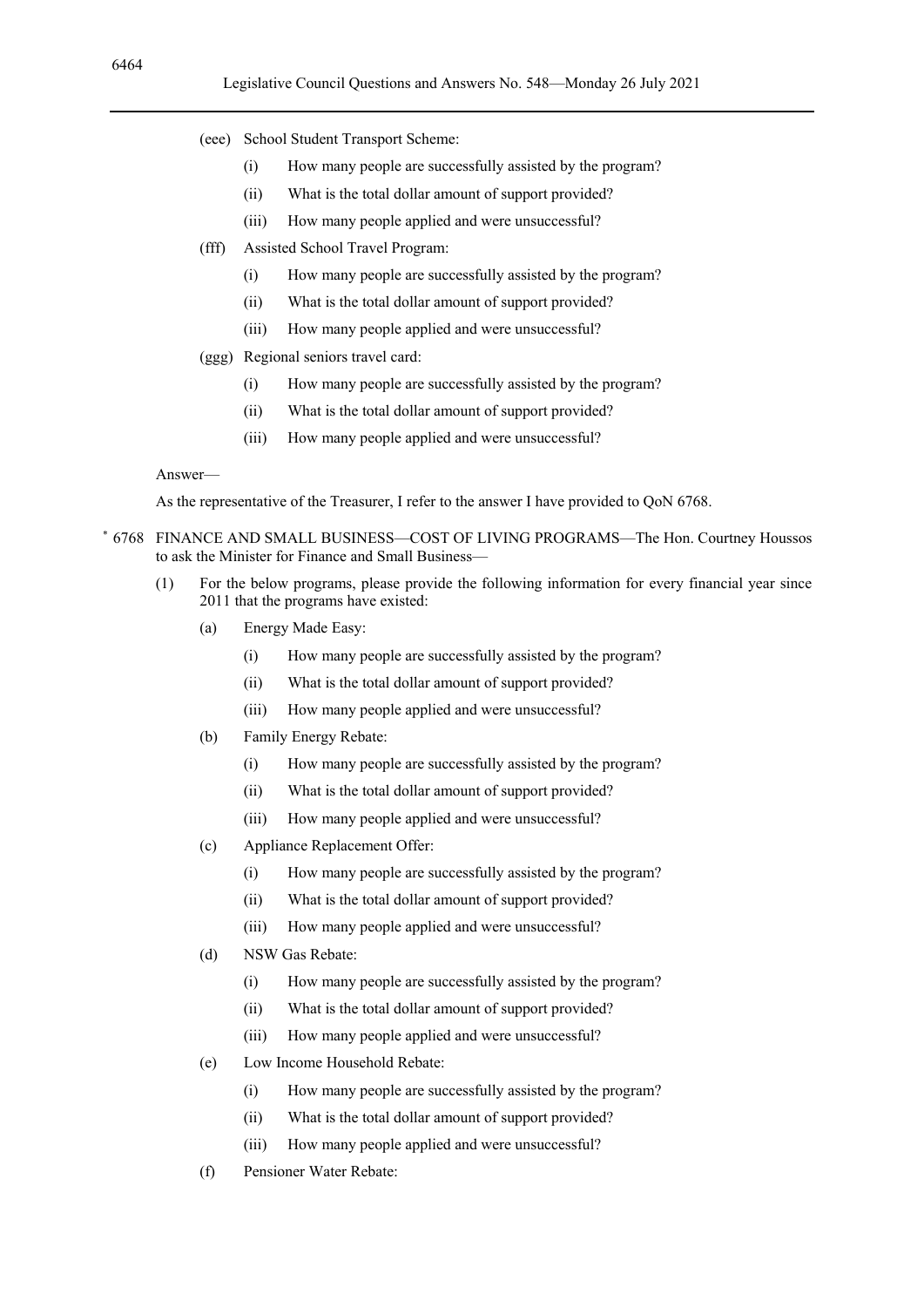- (i) How many people are successfully assisted by the program?
- (ii) What is the total dollar amount of support provided?
- (iii) How many people applied and were unsuccessful?
- (g) Energy Accounts Payment Assistance vouchers:
	- (i) How many people are successfully assisted by the program?
	- (ii) What is the total dollar amount of support provided?
	- (iii) How many people applied and were unsuccessful?
- (h) Discounted Energy Efficient Lighting:
	- (i) How many people are successfully assisted by the program?
	- (ii) What is the total dollar amount of support provided?
	- (iii) How many people applied and were unsuccessful?
- (i) Seniors Energy Rebate:
	- (i) How many people are successfully assisted by the program?
	- (ii) What is the total dollar amount of support provided?
	- (iii) How many people applied and were unsuccessful?
- (j) Life Support Energy Rebate:
	- (i) How many people are successfully assisted by the program?
	- (ii) What is the total dollar amount of support provided?
	- (iii) How many people applied and were unsuccessful?
- (k) Medical Energy Rebate:
	- (i) How many people are successfully assisted by the program?
	- (ii) What is the total dollar amount of support provided?
	- (iii) How many people applied and were unsuccessful?
- (l) NSW Spectacles Program:
	- (i) How many people are successfully assisted by the program?
	- (ii) What is the total dollar amount of support provided?
	- (iii) How many people applied and were unsuccessful?
- (m) Enable NSW:
	- (i) How many people are successfully assisted by the program?
	- (ii) What is the total dollar amount of support provided?
	- (iii) How many people applied and were unsuccessful?
- (n) Isolated Patients Travel and Accommodation Assistance Scheme:
	- (i) How many people are successfully assisted by the program?
	- (ii) What is the total dollar amount of support provided?
	- (iii) How many people applied and were unsuccessful?
- (o) Concession car parking fees at NSW public hospitals:
	- (i) How many people are successfully assisted by the program?
	- (ii) What is the total dollar amount of support provided?
	- (iii) How many people applied and were unsuccessful?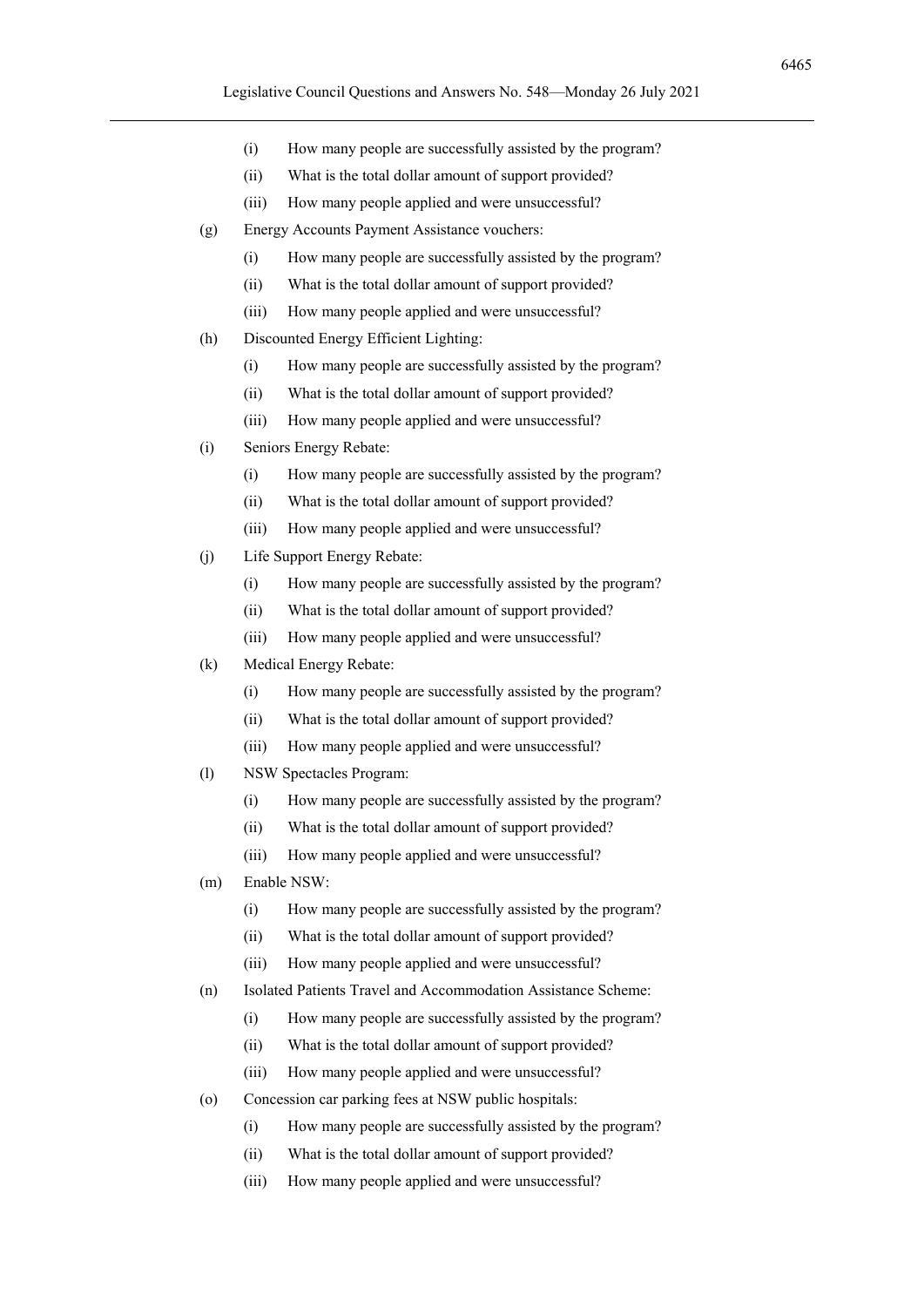- (p) Pre-IVF Fertility Testing Rebate:
	- (i) How many people are successfully assisted by the program?
	- (ii) What is the total dollar amount of support provided?
	- (iii) How many people applied and were unsuccessful?
- (q) Active Kids:
	- (i) How many people are successfully assisted by the program?
	- (ii) What is the total dollar amount of support provided?
	- (iii) How many people applied and were unsuccessful?
- (r) Creative Kids:
	- (i) How many people are successfully assisted by the program?
	- (ii) What is the total dollar amount of support provided?
	- (iii) How many people applied and were unsuccessful?
- (s) National Parks Concession Pass:
	- (i) How many people are successfully assisted by the program?
	- (ii) What is the total dollar amount of support provided?
	- (iii) How many people applied and were unsuccessful?
- (t) National Parks Discount For Seniors:
	- (i) How many people are successfully assisted by the program?
	- (ii) What is the total dollar amount of support provided?
	- (iii) How many people applied and were unsuccessful?
- (u) National Parks Discount With Rego Renewal:
	- (i) How many people are successfully assisted by the program?
	- (ii) What is the total dollar amount of support provided?
	- (iii) How many people applied and were unsuccessful?
- (v) Recreational Fishing Fee Exemption:
	- (i) How many people are successfully assisted by the program?
	- (ii) What is the total dollar amount of support provided?
	- (iii) How many people applied and were unsuccessful?
- (w) Vessel registration for pensioners:
	- (i) How many people are successfully assisted by the program?
	- (ii) What is the total dollar amount of support provided?
	- (iii) How many people applied and were unsuccessful?
- (x) General boat driving licence for pensioners:
	- (i) How many people are successfully assisted by the program?
	- (ii) What is the total dollar amount of support provided?
	- (iii) How many people applied and were unsuccessful?
- (y) Private mooring licences discount:
	- (i) How many people are successfully assisted by the program?
	- (ii) What is the total dollar amount of support provided?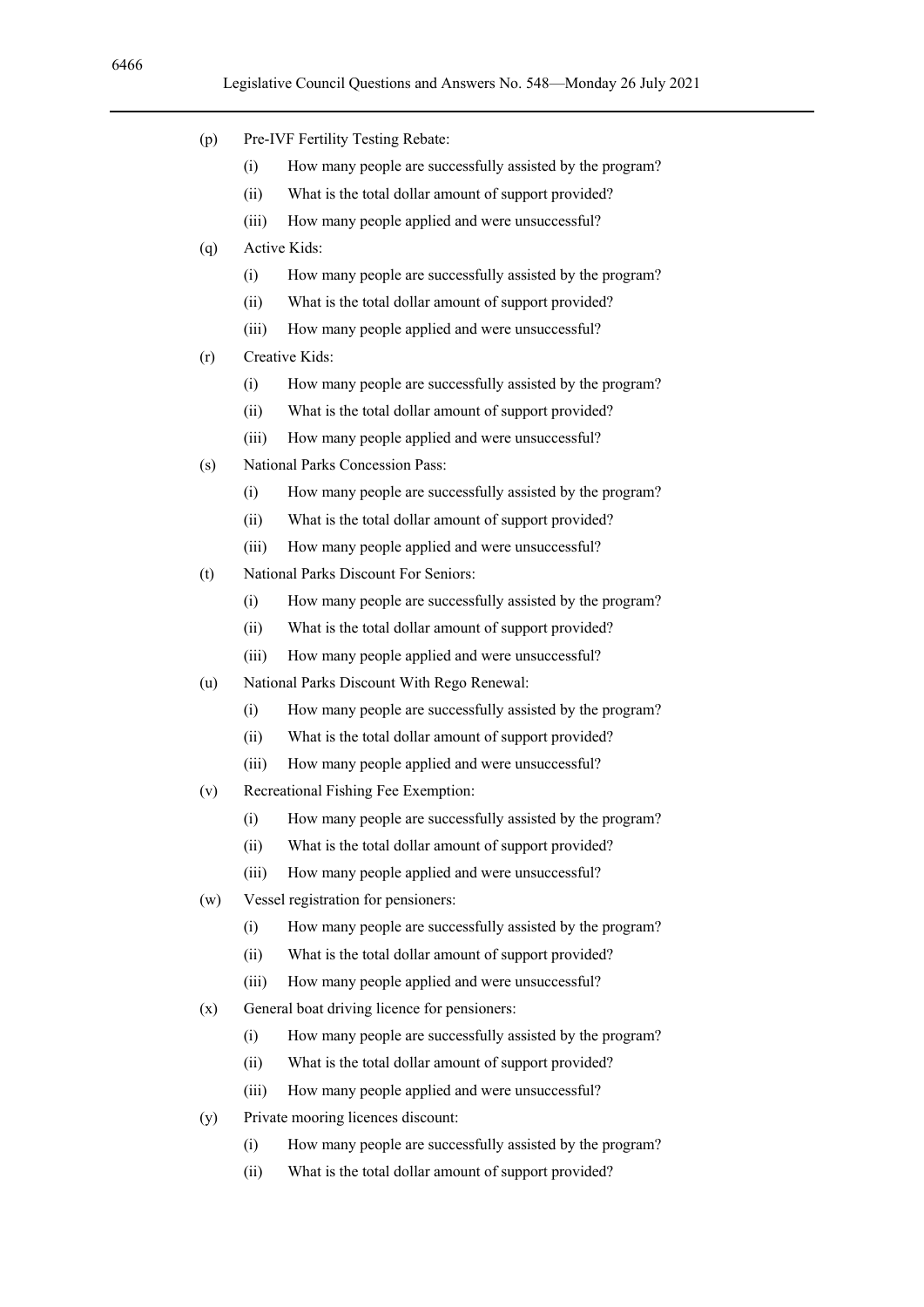- (iii) How many people applied and were unsuccessful?
- (z) Companion card discount:
	- (i) How many people are successfully assisted by the program?
	- (ii) What is the total dollar amount of support provided?
	- (iii) How many people applied and were unsuccessful?
- (aa) Council rate rebates:
	- (i) How many people are successfully assisted by the program?
	- (ii) What is the total dollar amount of support provided?
	- (iii) How many people applied and were unsuccessful?
- (bb) Private rental assistance:
	- (i) How many people are successfully assisted by the program?
	- (ii) What is the total dollar amount of support provided?
	- (iii) How many people applied and were unsuccessful?
- (cc) First Home Buyers Assistance Scheme:
	- (i) How many people are successfully assisted by the program?
	- (ii) What is the total dollar amount of support provided?
	- (iii) How many people applied and were unsuccessful?
- (dd) Rent Choice:
	- (i) How many people are successfully assisted by the program?
	- (ii) What is the total dollar amount of support provided?
	- (iii) How many people applied and were unsuccessful?
- (ee) First Home Owner Grant:
	- (i) How many people are successfully assisted by the program?
	- (ii) What is the total dollar amount of support provided?
	- (iii) How many people applied and were unsuccessful?
- (ff) Return and Earn:
	- (i) How many people are successfully assisted by the program?
	- (ii) What is the total dollar amount of support provided?
	- (iii) How many people applied and were unsuccessful?
- (gg) Smart and Skilled Subsidy:
	- (i) How many people are successfully assisted by the program?
	- (ii) What is the total dollar amount of support provided?
	- (iii) How many people applied and were unsuccessful?
- (hh) Toll Relief:
	- (i) How many people are successfully assisted by the program?
	- (ii) What is the total dollar amount of support provided?
	- (iii) How many people applied and were unsuccessful?
- (ii) Apprentice Registration Rebate:
	- (i) How many people are successfully assisted by the program?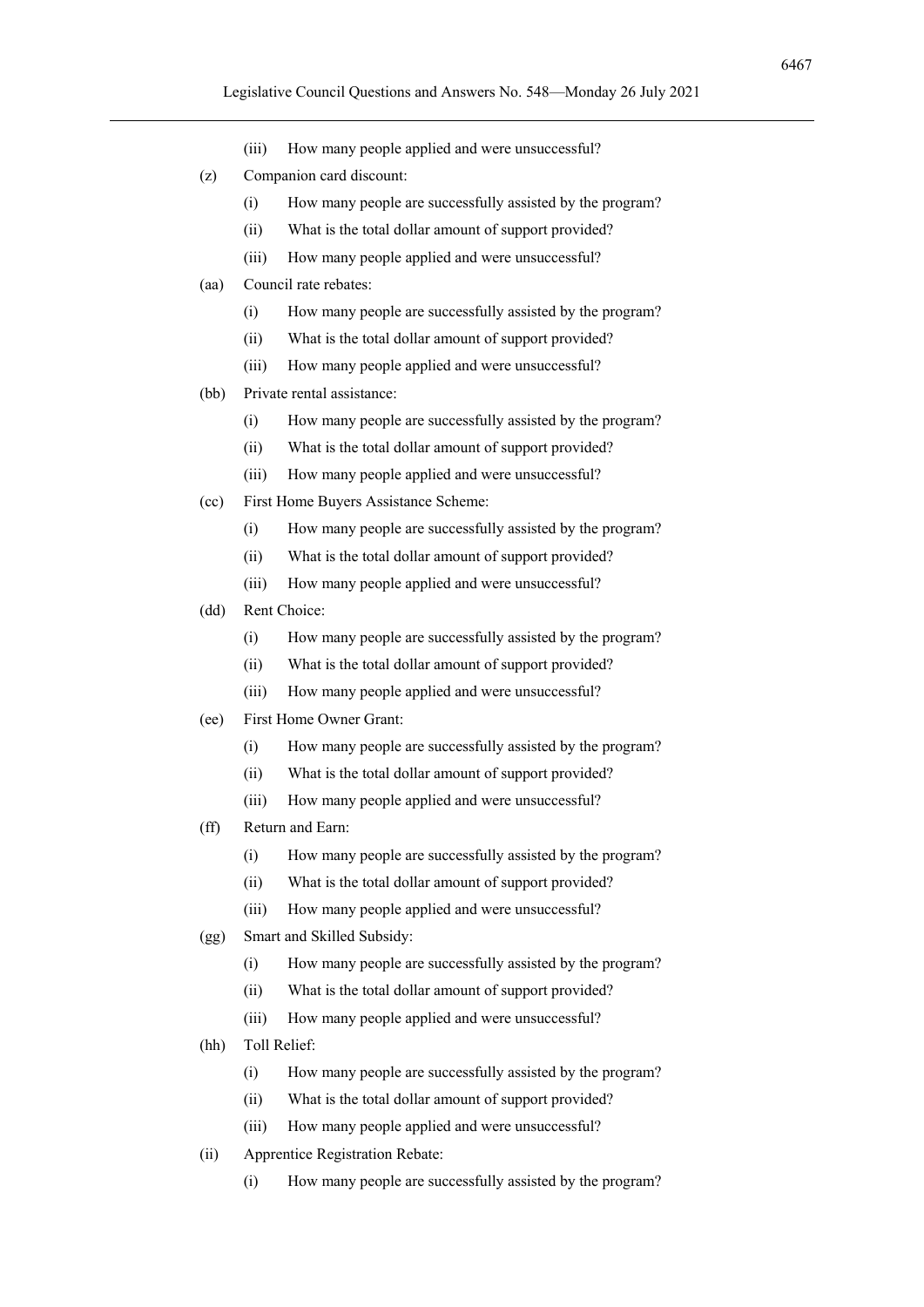- (ii) What is the total dollar amount of support provided?
- (iii) How many people applied and were unsuccessful?
- (jj) Fair Go for Safe Drivers Discounted Licence Renewal:
	- (i) How many people are successfully assisted by the program?
	- (ii) What is the total dollar amount of support provided?
	- (iii) How many people applied and were unsuccessful?
- (kk) Green Slip Price Check:
	- (i) How many people are successfully assisted by the program?
	- (ii) What is the total dollar amount of support provided?
	- (iii) How many people applied and were unsuccessful?
- (ll) Pensioner Concessions on Vehicle Registrations:
	- (i) How many people are successfully assisted by the program?
	- (ii) What is the total dollar amount of support provided?
	- (iii) How many people applied and were unsuccessful?
- (mm) Pensioner Concessions on Driver Licence Renewal:
	- (i) How many people are successfully assisted by the program?
	- (ii) What is the total dollar amount of support provided?
	- (iii) How many people applied and were unsuccessful?
- (nn) NRMA's Free2Go:
	- (i) How many people are successfully assisted by the program?
	- (ii) What is the total dollar amount of support provided?
	- (iii) How many people applied and were unsuccessful?
- (oo) Caravan and camper trailer motor vehicle tax reduction:
	- (i) How many people are successfully assisted by the program?
	- (ii) What is the total dollar amount of support provided?
	- (iii) How many people applied and were unsuccessful?
- (pp) Free driving checks for pensioners:
	- (i) How many people are successfully assisted by the program?
	- (ii) What is the total dollar amount of support provided?
	- (iii) How many people applied and were unsuccessful?
- (qq) Mobility Parking Scheme permits:
	- (i) How many people are successfully assisted by the program?
	- (ii) What is the total dollar amount of support provided?
	- (iii) How many people applied and were unsuccessful?
- (rr) Free P1 rider test pensioners:
	- (i) How many people are successfully assisted by the program?
	- (ii) What is the total dollar amount of support provided?
	- (iii) How many people applied and were unsuccessful?
- (ss) Free Safer Drivers Course: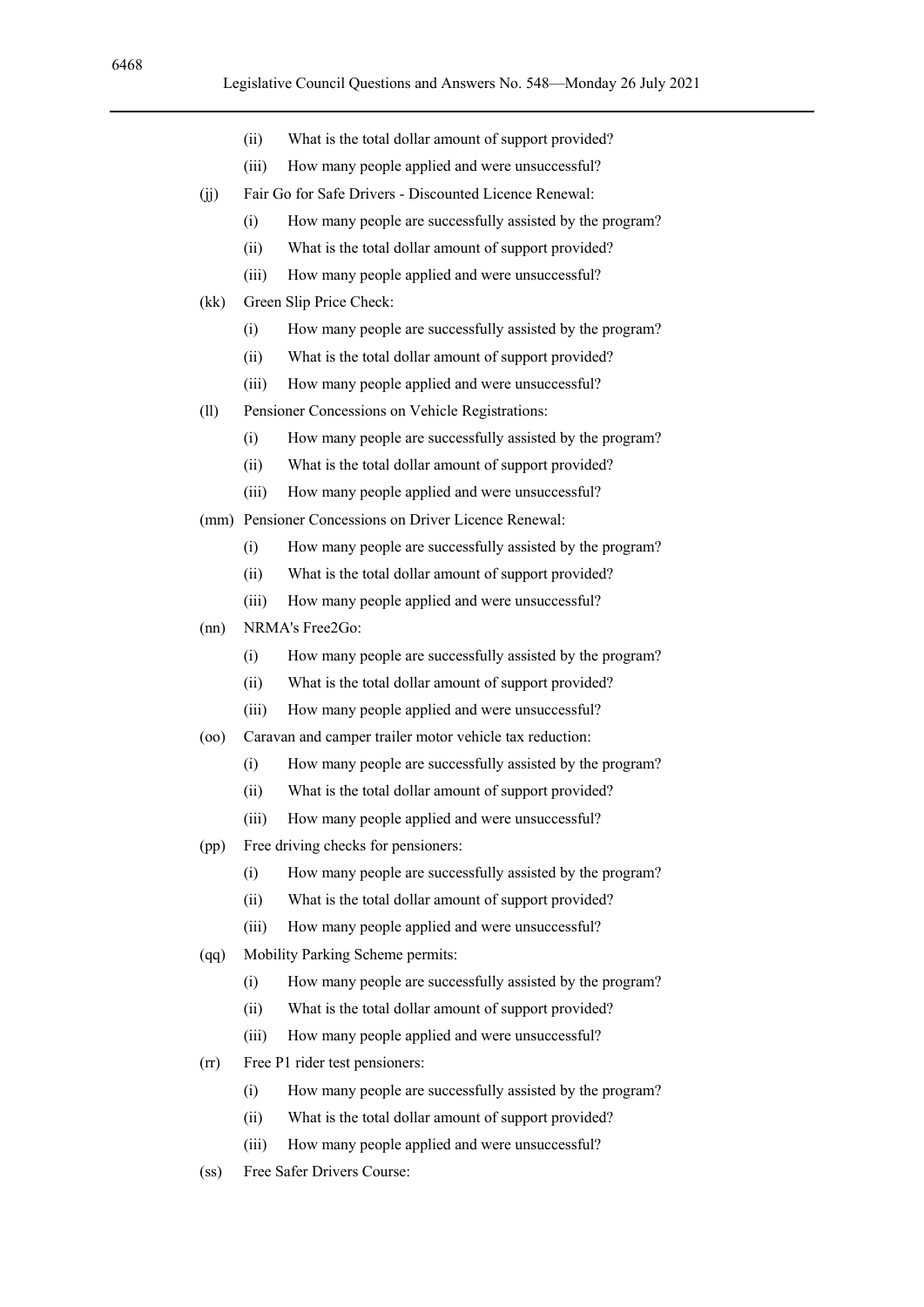- (i) How many people are successfully assisted by the program?
- (ii) What is the total dollar amount of support provided?
- (iii) How many people applied and were unsuccessful?
- (tt) Carers Registration Refund:
	- (i) How many people are successfully assisted by the program?
	- (ii) What is the total dollar amount of support provided?
	- (iii) How many people applied and were unsuccessful?
- (uu) Motor vehicle transfer for DVA pensioners:
	- (i) How many people are successfully assisted by the program?
	- (ii) What is the total dollar amount of support provided?
	- (iii) How many people applied and were unsuccessful?
- (vv) Lower taxed vehicles for vehicles that have a lower impact on the environment:
	- (i) How many people are successfully assisted by the program?
	- (ii) What is the total dollar amount of support provided?
	- (iii) How many people applied and were unsuccessful?
- (ww) Free Driver Knowledge Tests:
	- (i) How many people are successfully assisted by the program?
	- (ii) What is the total dollar amount of support provided?
	- (iii) How many people applied and were unsuccessful?
- (xx) Pensioner Travel Vouchers:
	- (i) How many people are successfully assisted by the program?
	- (ii) What is the total dollar amount of support provided?
	- (iii) How many people applied and were unsuccessful?
- (yy) Public Transport Concessions and Entitlements:
	- (i) How many people are successfully assisted by the program?
	- (ii) What is the total dollar amount of support provided?
	- (iii) How many people applied and were unsuccessful?
- (zz) Opal card benefits:
	- (i) How many people are successfully assisted by the program?
	- (ii) What is the total dollar amount of support provided?
	- (iii) How many people applied and were unsuccessful?
- (aaa) Regional Travel Benefits:
	- (i) How many people are successfully assisted by the program?
	- (ii) What is the total dollar amount of support provided?
	- (iii) How many people applied and were unsuccessful?
- (bbb) Taxi Transport Subsidy Scheme:
	- (i) How many people are successfully assisted by the program?
	- (ii) What is the total dollar amount of support provided?
	- (iii) How many people applied and were unsuccessful?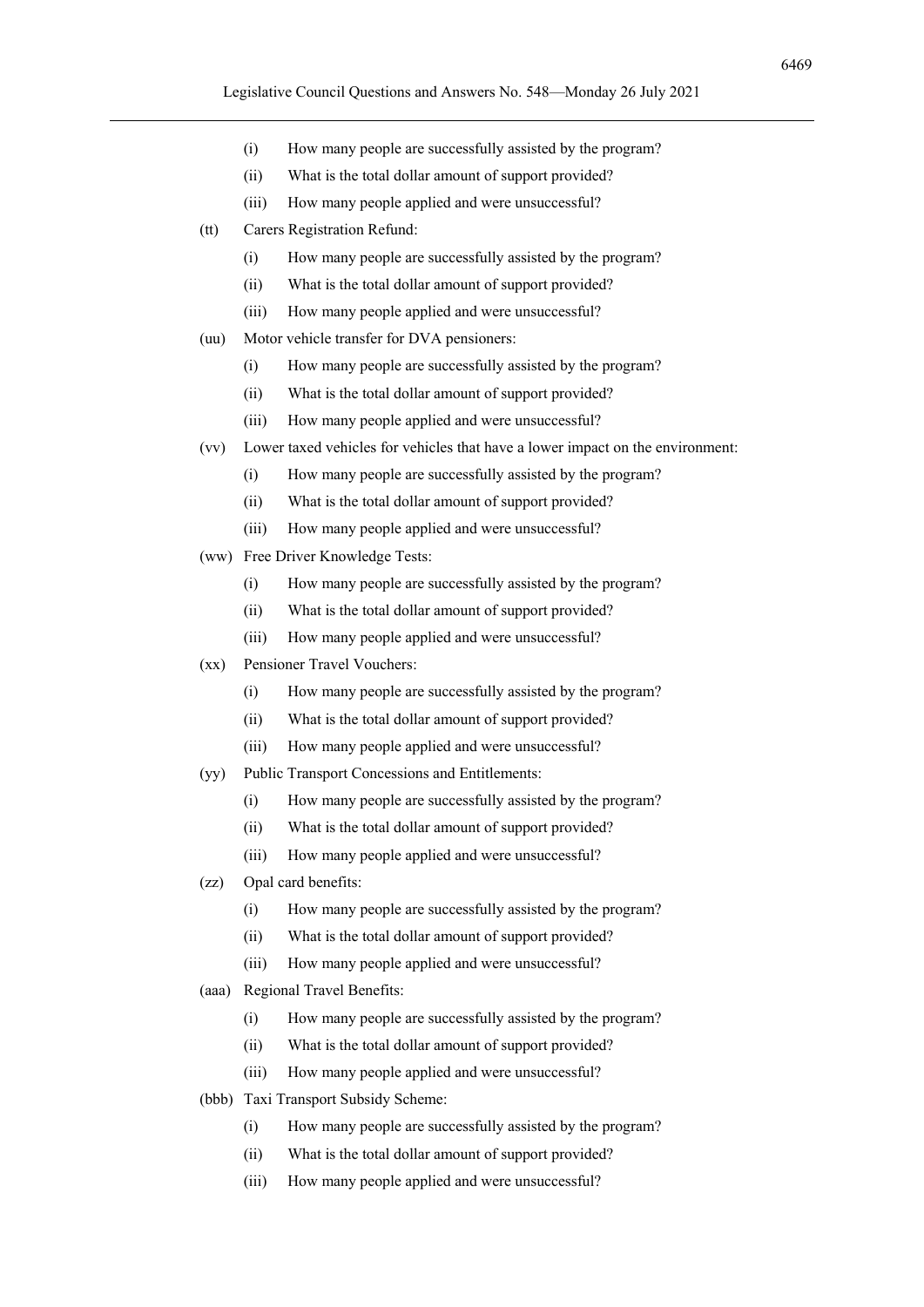- (ccc) Transport Concessions For Tertiary Students:
	- (i) How many people are successfully assisted by the program?
	- (ii) What is the total dollar amount of support provided?
	- (iii) How many people applied and were unsuccessful?
- (ddd) Transport Concessions For Apprentices/Trainees:
	- (i) How many people are successfully assisted by the program?
	- (ii) What is the total dollar amount of support provided?
	- (iii) How many people applied and were unsuccessful?
- (eee) School Student Transport Scheme:
	- (i) How many people are successfully assisted by the program?
	- (ii) What is the total dollar amount of support provided?
	- (iii) How many people applied and were unsuccessful?
- (fff) Assisted School Travel Program:
	- (i) How many people are successfully assisted by the program?
	- (ii) What is the total dollar amount of support provided?
	- (iii) How many people applied and were unsuccessful?
- (ggg) Regional seniors travel card:
	- (i) How many people are successfully assisted by the program?
	- (ii) What is the total dollar amount of support provided?
	- (iii) How many people applied and were unsuccessful?

(1)

(a) This is a program of the Australian Government not of the NSW Government.

(b-e, g-k, s-u, ff) These questions are best directed to the Minister for Energy and Environment.

- (f) This question is best directed to the Minister for Water, Property and Housing.
- (i, dd) These questions are best directed to the Minister for Families, Communities and Disability Services.
- (m-p) These questions are best directed to the Minister for Health and Medical Research.
- (q) This question is best directed to the Minister for Sport, Multiculturalism, Seniors and Veterans
- (r) This question is best directed to the Special Minister for State and Minister for the Public Service and Employee Relations, Aboriginal Affairs, and the Arts
- (v) This question is best directed to the Minister for Agriculture and Western NSW

(w-y, hh, zz, ddd, fff) These questions are best directed to the Minister for Transport and Roads

- (z, bb, d) These questions are best directed to the Minister for Families, Communities and Disability Services
- (aa) This question is best directed to the Minister for Local Government.
- (cc) Data on the number and value of benefits provided under the First Home Buyers Assistance Scheme, by year and month, is available at: https://www.revenue.nsw.gov.au/helpcentre/resources-library/statistics/First-Home-Duty-Exemptions-by-financial-year-DSG- $002.x$ lsx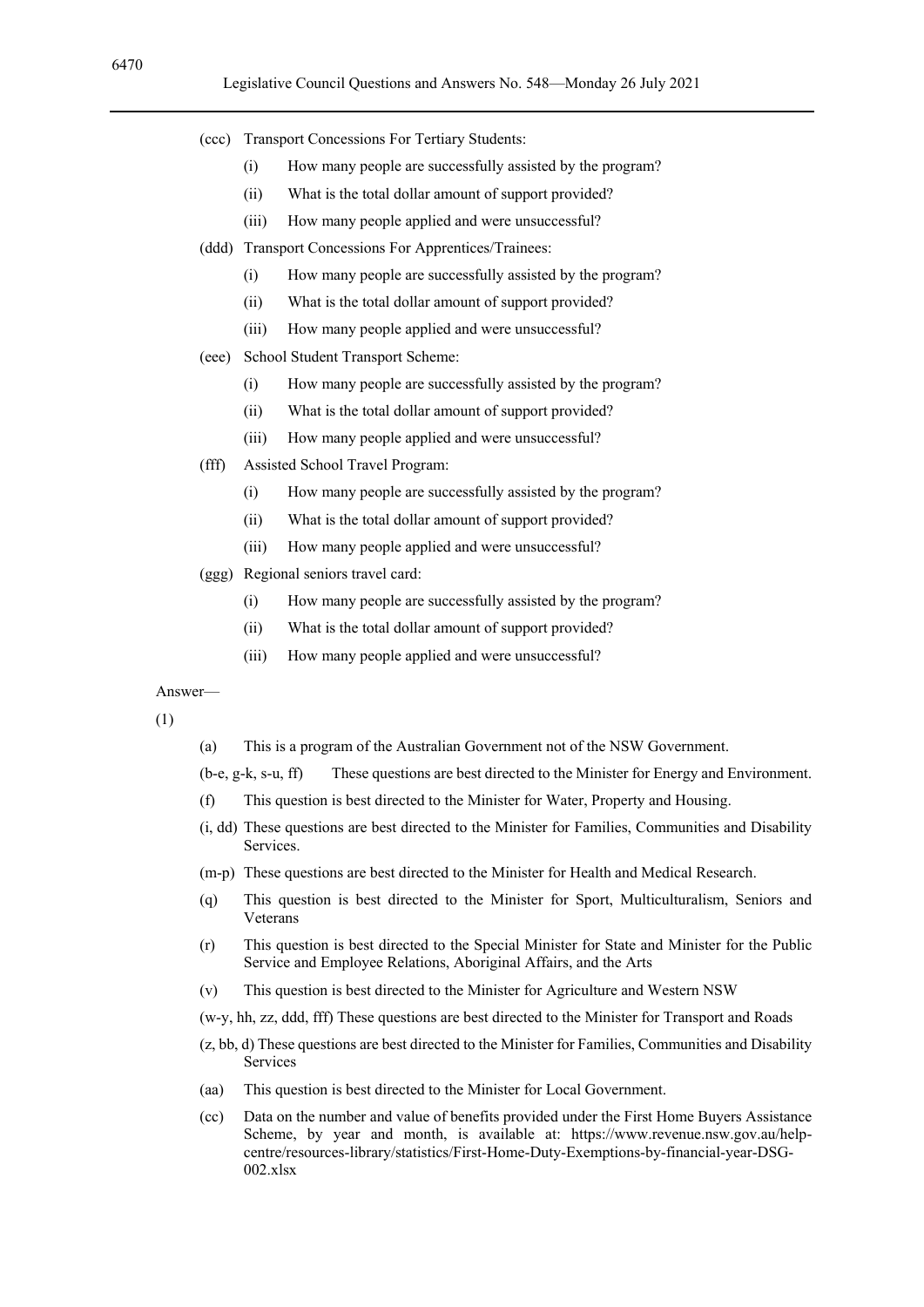All applicants that meet the eligibility criteria receive the benefit.

(ee) Data on the number and value of grants provided under the First Home Owner Grants scheme, by year and month, is available at: https://www.revenue.nsw.gov.au/helpcentre/resources-library/statistics/First-Home-Duty-Exemptions-by-financial-year-DSG-002.xlsx

All applicants that meet the eligibility criteria receive the grant.

(gg) This question is best directed to the Minister for Skills and Tertiary Education

(aaa-ccc, eee, ggg) These questions are best direct to the Minister for Regional Transport and Roads.

- \* 6776 TREASURER—COST OF LIVING PROGRAMS—The Hon. Courtney Houssos to ask the Minister for Finance and Small Business representing the Treasurer—
	- (1) For the below programs, please provide the following information for every financial year since 2011 that the programs have existed:
		- (a) Energy Made Easy:
			- (i) How many people are successfully assisted by the program?
			- (ii) What is the total dollar amount of support provided?
			- (iii) How many people applied and were unsuccessful?
		- (b) Family Energy Rebate:
			- (i) How many people are successfully assisted by the program?
			- (ii) What is the total dollar amount of support provided?
			- (iii) How many people applied and were unsuccessful?
		- (c) Appliance Replacement Offer:
			- (i) How many people are successfully assisted by the program?
			- (ii) What is the total dollar amount of support provided?
			- (iii) How many people applied and were unsuccessful?
		- (d) NSW Gas Rebate:
			- (i) How many people are successfully assisted by the program?
			- (ii) What is the total dollar amount of support provided?
			- (iii) How many people applied and were unsuccessful?
		- (e) Low Income Household Rebate:
			- (i) How many people are successfully assisted by the program?
			- (ii) What is the total dollar amount of support provided?
			- (iii) How many people applied and were unsuccessful?
		- (f) Pensioner Water Rebate:
			- (i) How many people are successfully assisted by the program?
			- (ii) What is the total dollar amount of support provided?
			- (iii) How many people applied and were unsuccessful?
		- (g) Energy Accounts Payment Assistance vouchers:
			- (i) How many people are successfully assisted by the program?
			- (ii) What is the total dollar amount of support provided?
			- (iii) How many people applied and were unsuccessful?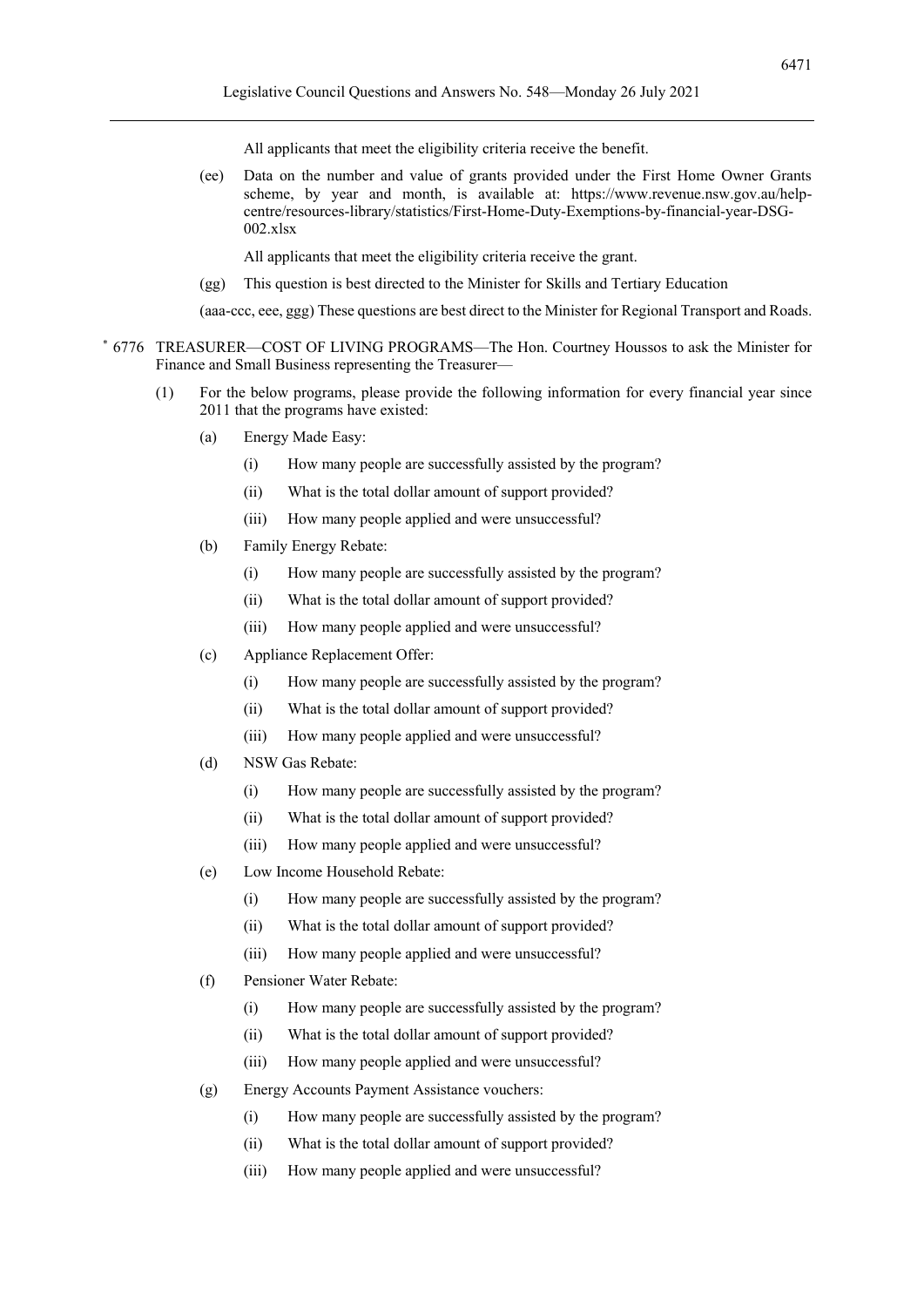- (h) Discounted Energy Efficient Lighting:
	- (i) How many people are successfully assisted by the program?
	- (ii) What is the total dollar amount of support provided?
	- (iii) How many people applied and were unsuccessful?
- (i) Seniors Energy Rebate:
	- (i) How many people are successfully assisted by the program?
	- (ii) What is the total dollar amount of support provided?
	- (iii) How many people applied and were unsuccessful?
- (j) Life Support Energy Rebate:
	- (i) How many people are successfully assisted by the program?
	- (ii) What is the total dollar amount of support provided?
	- (iii) How many people applied and were unsuccessful?
- (k) Medical Energy Rebate:
	- (i) How many people are successfully assisted by the program?
	- (ii) What is the total dollar amount of support provided?
	- (iii) How many people applied and were unsuccessful?
- (l) NSW Spectacles Program:
	- (i) How many people are successfully assisted by the program?
	- (ii) What is the total dollar amount of support provided?
	- (iii) How many people applied and were unsuccessful?
- (m) Enable NSW:
	- (i) How many people are successfully assisted by the program?
	- (ii) What is the total dollar amount of support provided?
	- (iii) How many people applied and were unsuccessful?
- (n) Isolated Patients Travel and Accommodation Assistance Scheme:
	- (i) How many people are successfully assisted by the program?
	- (ii) What is the total dollar amount of support provided?
	- (iii) How many people applied and were unsuccessful?
- (o) Concession car parking fees at NSW public hospitals:
	- (i) How many people are successfully assisted by the program?
	- (ii) What is the total dollar amount of support provided?
	- (iii) How many people applied and were unsuccessful?
- (p) Pre-IVF Fertility Testing Rebate:
	- (i) How many people are successfully assisted by the program?
	- (ii) What is the total dollar amount of support provided?
	- (iii) How many people applied and were unsuccessful?
- (q) Active Kids:
	- (i) How many people are successfully assisted by the program?
	- (ii) What is the total dollar amount of support provided?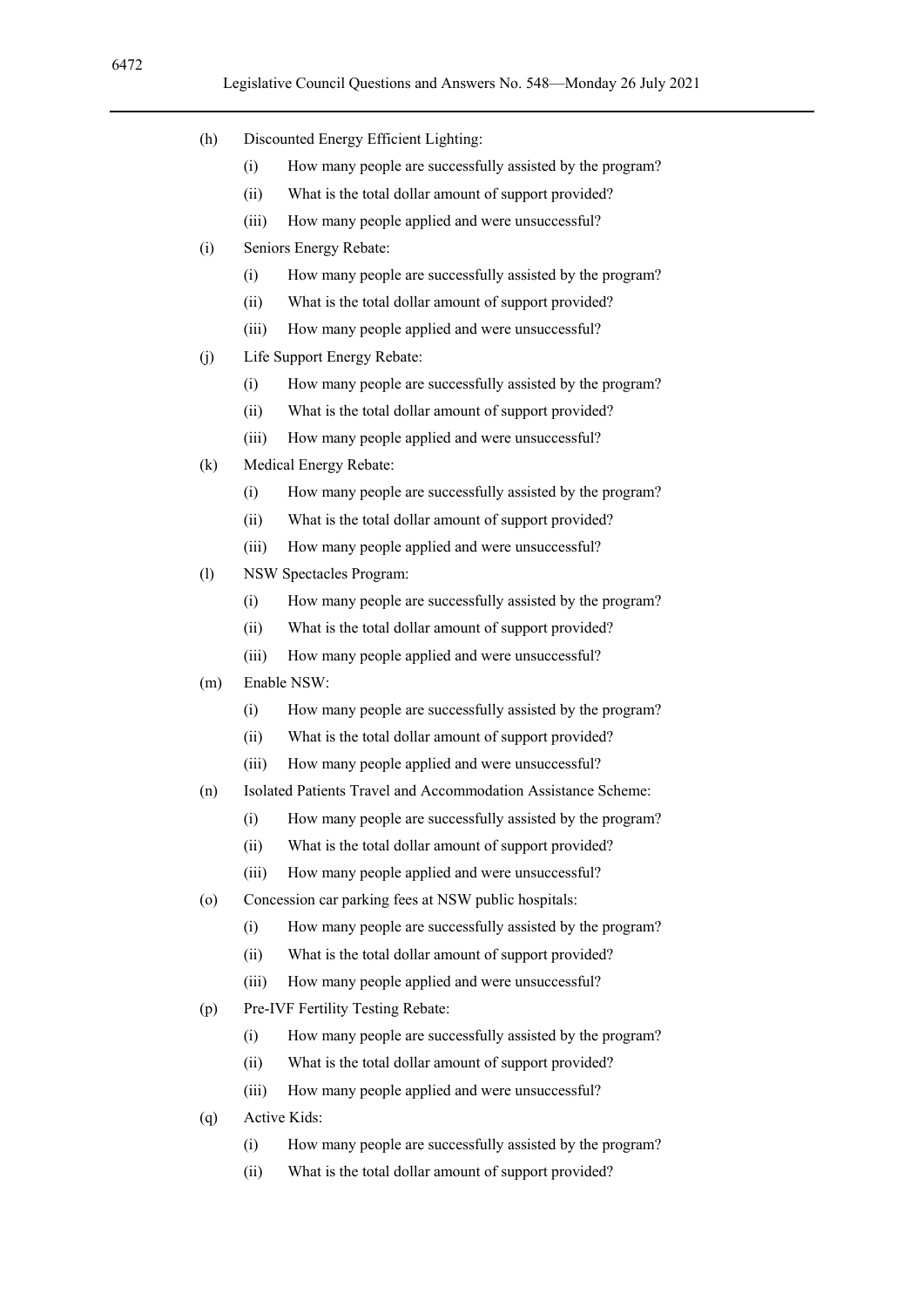6473

- (iii) How many people applied and were unsuccessful?
- (r) Creative Kids:
	- (i) How many people are successfully assisted by the program?
	- (ii) What is the total dollar amount of support provided?
	- (iii) How many people applied and were unsuccessful?
- (s) National Parks Concession Pass:
	- (i) How many people are successfully assisted by the program?
	- (ii) What is the total dollar amount of support provided?
	- (iii) How many people applied and were unsuccessful?
- (t) National Parks Discount For Seniors:
	- (i) How many people are successfully assisted by the program?
	- (ii) What is the total dollar amount of support provided?
	- (iii) How many people applied and were unsuccessful?
- (u) National Parks Discount With Rego Renewal:
	- (i) How many people are successfully assisted by the program?
	- (ii) What is the total dollar amount of support provided?
	- (iii) How many people applied and were unsuccessful?
- (v) Recreational Fishing Fee Exemption:
	- (i) How many people are successfully assisted by the program?
	- (ii) What is the total dollar amount of support provided?
	- (iii) How many people applied and were unsuccessful?
- (w) Vessel registration for pensioners:
	- (i) How many people are successfully assisted by the program?
	- (ii) What is the total dollar amount of support provided?
	- (iii) How many people applied and were unsuccessful?
- (x) General boat driving licence for pensioners:
	- (i) How many people are successfully assisted by the program?
	- (ii) What is the total dollar amount of support provided?
	- (iii) How many people applied and were unsuccessful?
- (y) Private mooring licences discount:
	- (i) How many people are successfully assisted by the program?
	- (ii) What is the total dollar amount of support provided?
	- (iii) How many people applied and were unsuccessful?
- (z) Companion card discount:
	- (i) How many people are successfully assisted by the program?
	- (ii) What is the total dollar amount of support provided?
	- (iii) How many people applied and were unsuccessful?
- (aa) Council rate rebates:
	- (i) How many people are successfully assisted by the program?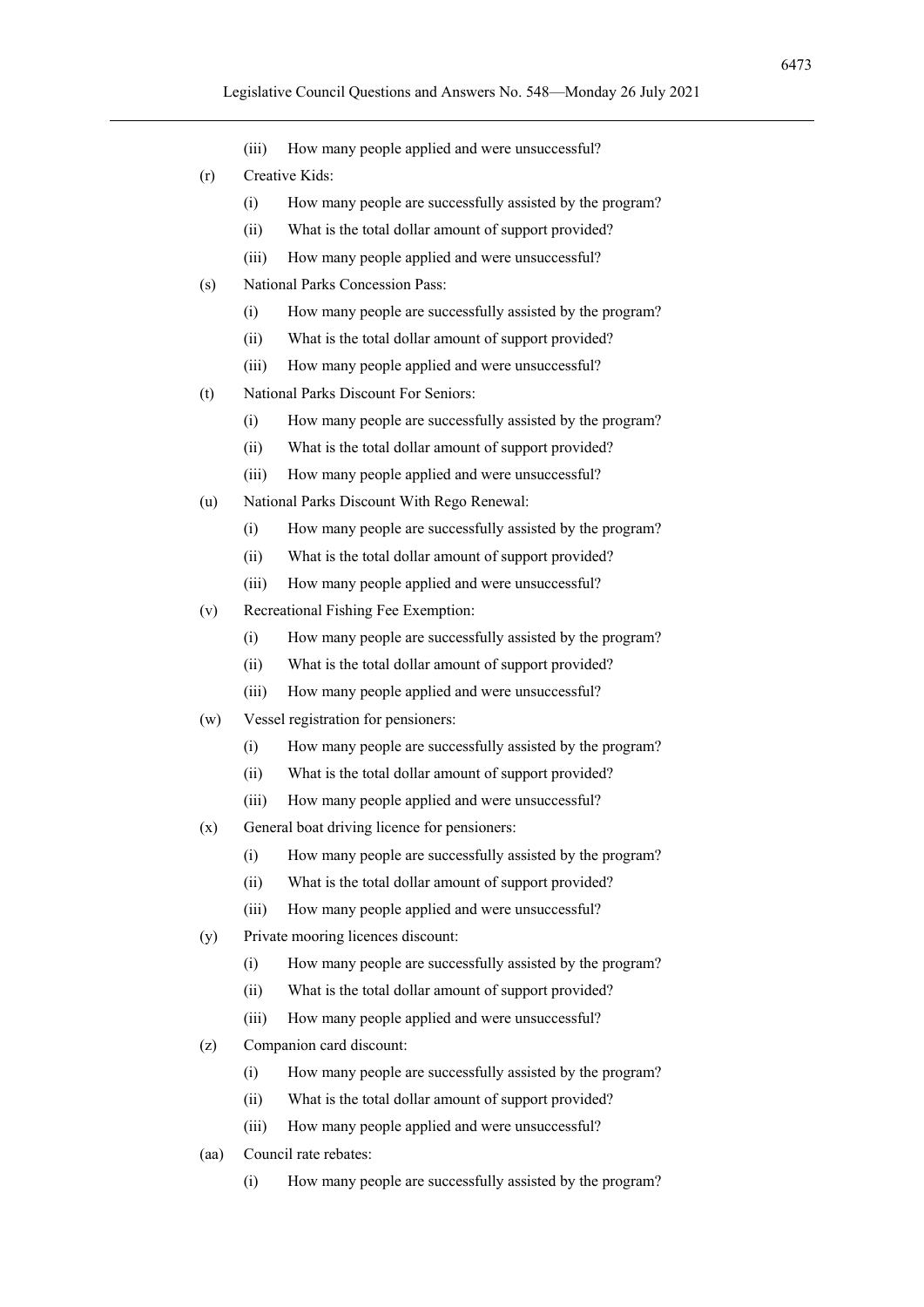- (ii) What is the total dollar amount of support provided?
- (iii) How many people applied and were unsuccessful?
- (bb) Private rental assistance:
	- (i) How many people are successfully assisted by the program?
	- (ii) What is the total dollar amount of support provided?
	- (iii) How many people applied and were unsuccessful?
- (cc) First Home Buyers Assistance Scheme:
	- (i) How many people are successfully assisted by the program?
	- (ii) What is the total dollar amount of support provided?
	- (iii) How many people applied and were unsuccessful?
- (dd) Rent Choice:
	- (i) How many people are successfully assisted by the program?
	- (ii) What is the total dollar amount of support provided?
	- (iii) How many people applied and were unsuccessful?
- (ee) First Home Owner Grant:
	- (i) How many people are successfully assisted by the program?
	- (ii) What is the total dollar amount of support provided?
	- (iii) How many people applied and were unsuccessful?

#### (ff) Return and Earn:

- (i) How many people are successfully assisted by the program?
- (ii) What is the total dollar amount of support provided?
- (iii) How many people applied and were unsuccessful?
- (gg) Smart and Skilled Subsidy:
	- (i) How many people are successfully assisted by the program?
	- (ii) What is the total dollar amount of support provided?
	- (iii) How many people applied and were unsuccessful?
- (hh) Toll Relief:
	- (i) How many people are successfully assisted by the program?
	- (ii) What is the total dollar amount of support provided?
	- (iii) How many people applied and were unsuccessful?
- (ii) Apprentice Registration Rebate:
	- (i) How many people are successfully assisted by the program?
	- (ii) What is the total dollar amount of support provided?
	- (iii) How many people applied and were unsuccessful?
- (jj) Fair Go for Safe Drivers Discounted Licence Renewal:
	- (i) How many people are successfully assisted by the program?
	- (ii) What is the total dollar amount of support provided?
	- (iii) How many people applied and were unsuccessful?
- (kk) Green Slip Price Check: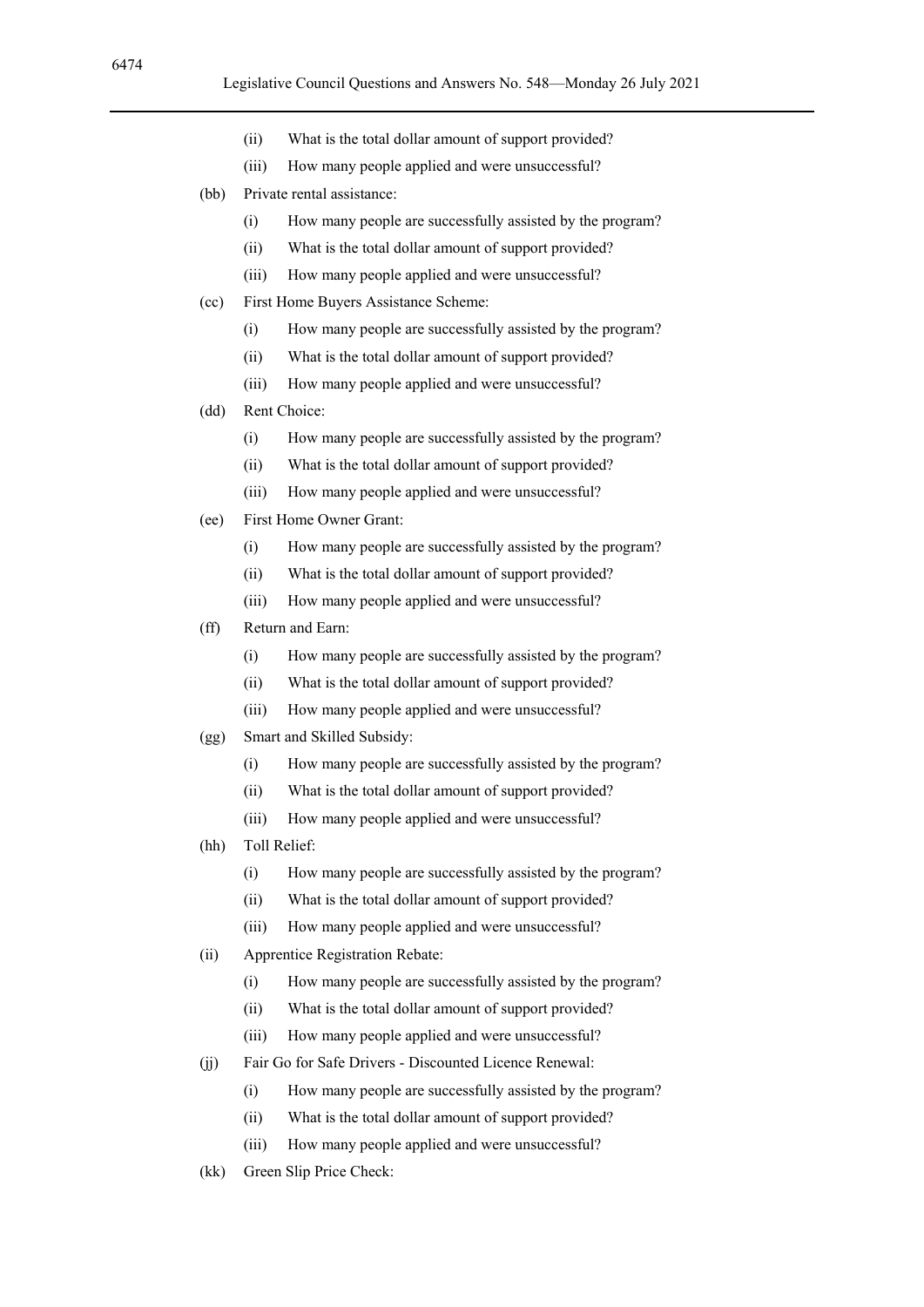6475

- (i) How many people are successfully assisted by the program?
- (ii) What is the total dollar amount of support provided?
- (iii) How many people applied and were unsuccessful?
- (ll) Pensioner Concessions on Vehicle Registrations:
	- (i) How many people are successfully assisted by the program?
	- (ii) What is the total dollar amount of support provided?
	- (iii) How many people applied and were unsuccessful?
- (mm) Pensioner Concessions on Driver Licence Renewal:
	- (i) How many people are successfully assisted by the program?
	- (ii) What is the total dollar amount of support provided?
	- (iii) How many people applied and were unsuccessful?
- (nn) NRMA's Free2Go:
	- (i) How many people are successfully assisted by the program?
	- (ii) What is the total dollar amount of support provided?
	- (iii) How many people applied and were unsuccessful?
- (oo) Caravan and camper trailer motor vehicle tax reduction:
	- (i) How many people are successfully assisted by the program?
	- (ii) What is the total dollar amount of support provided?
	- (iii) How many people applied and were unsuccessful?
- (pp) Free driving checks for pensioners:
	- (i) How many people are successfully assisted by the program?
	- (ii) What is the total dollar amount of support provided?
	- (iii) How many people applied and were unsuccessful?
- (qq) Mobility Parking Scheme permits:
	- (i) How many people are successfully assisted by the program?
	- (ii) What is the total dollar amount of support provided?
	- (iii) How many people applied and were unsuccessful?
- (rr) Free P1 rider test pensioners:
	- (i) How many people are successfully assisted by the program?
	- (ii) What is the total dollar amount of support provided?
	- (iii) How many people applied and were unsuccessful?
- (ss) Free Safer Drivers Course:
	- (i) How many people are successfully assisted by the program?
	- (ii) What is the total dollar amount of support provided?
	- (iii) How many people applied and were unsuccessful?
- (tt) Carers Registration Refund:
	- (i) How many people are successfully assisted by the program?
	- (ii) What is the total dollar amount of support provided?
	- (iii) How many people applied and were unsuccessful?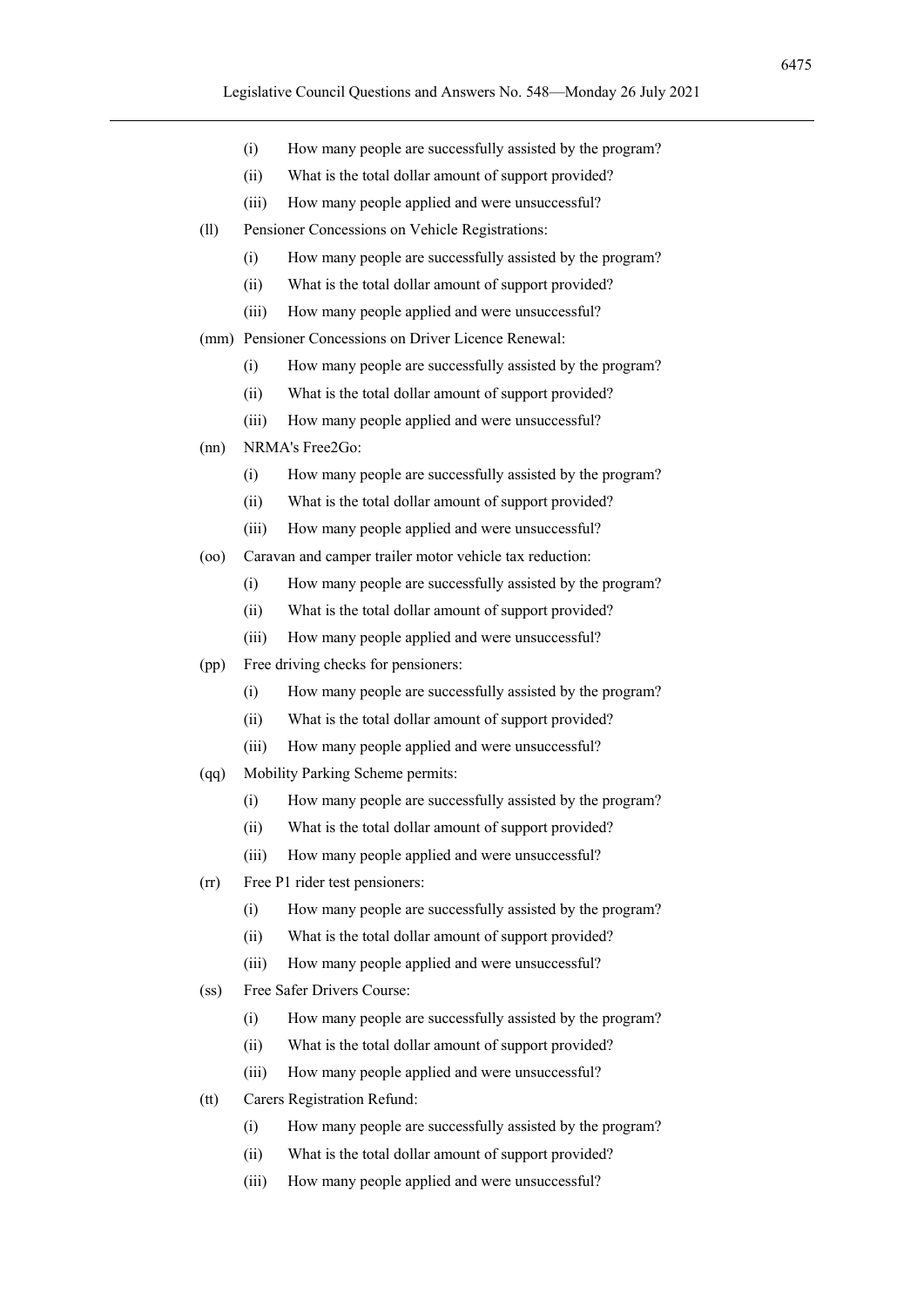- (uu) Motor vehicle transfer for DVA pensioners:
	- (i) How many people are successfully assisted by the program?
	- (ii) What is the total dollar amount of support provided?
	- (iii) How many people applied and were unsuccessful?
- (vv) Lower taxed vehicles for vehicles that have a lower impact on the environment:
	- (i) How many people are successfully assisted by the program?
	- (ii) What is the total dollar amount of support provided?
	- (iii) How many people applied and were unsuccessful?
- (ww) Free Driver Knowledge Tests:
	- (i) How many people are successfully assisted by the program?
	- (ii) What is the total dollar amount of support provided?
	- (iii) How many people applied and were unsuccessful?
- (xx) Pensioner Travel Vouchers:
	- (i) How many people are successfully assisted by the program?
	- (ii) What is the total dollar amount of support provided?
	- (iii) How many people applied and were unsuccessful?
- (yy) Public Transport Concessions and Entitlements:
	- (i) How many people are successfully assisted by the program?
	- (ii) What is the total dollar amount of support provided?
	- (iii) How many people applied and were unsuccessful?
- (zz) Opal card benefits:
	- (i) How many people are successfully assisted by the program?
	- (ii) What is the total dollar amount of support provided?
	- (iii) How many people applied and were unsuccessful?
- (aaa) Regional Travel Benefits:
	- (i) How many people are successfully assisted by the program?
	- (ii) What is the total dollar amount of support provided?
	- (iii) How many people applied and were unsuccessful?
- (bbb) Taxi Transport Subsidy Scheme:
	- (i) How many people are successfully assisted by the program?
	- (ii) What is the total dollar amount of support provided?
	- (iii) How many people applied and were unsuccessful?
- (ccc) Transport Concessions For Tertiary Students:
	- (i) How many people are successfully assisted by the program?
	- (ii) What is the total dollar amount of support provided?
	- (iii) How many people applied and were unsuccessful?
- (ddd) Transport Concessions For Apprentices/Trainees:
	- (i) How many people are successfully assisted by the program?
	- (ii) What is the total dollar amount of support provided?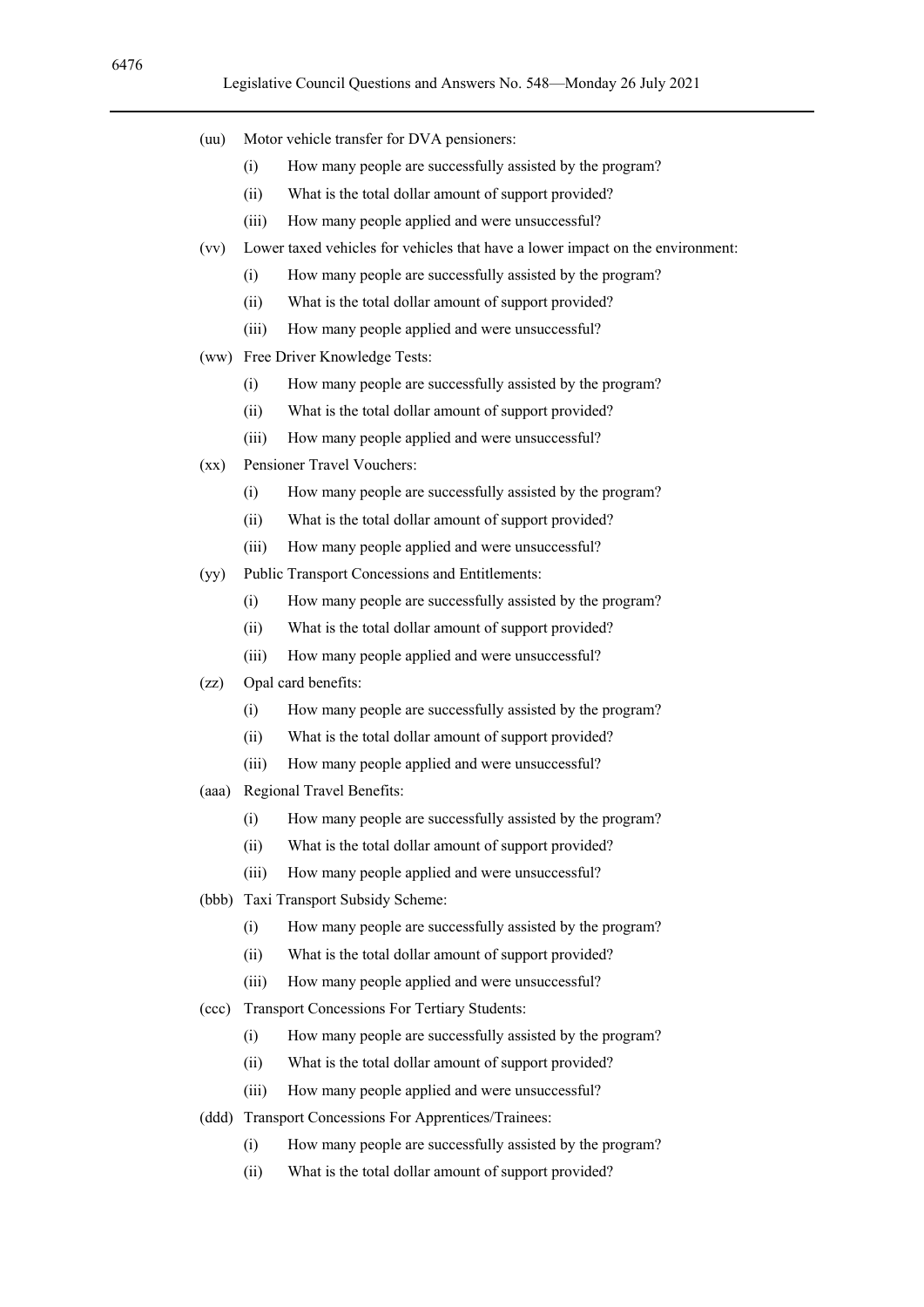- (iii) How many people applied and were unsuccessful?
- (eee) School Student Transport Scheme:
	- (i) How many people are successfully assisted by the program?
	- (ii) What is the total dollar amount of support provided?
	- (iii) How many people applied and were unsuccessful?
- (fff) Assisted School Travel Program:
	- (i) How many people are successfully assisted by the program?
	- (ii) What is the total dollar amount of support provided?
	- (iii) How many people applied and were unsuccessful?

(ggg) Regional seniors travel card:

- (i) How many people are successfully assisted by the program?
- (ii) What is the total dollar amount of support provided?
- (iii) How many people applied and were unsuccessful?

#### Answer—

As the representative of the Treasurer, I refer to the answer I have provided to QoN 6768.

#### **8 JULY 2021**

#### (Paper No. 536)

- \* 6799 FINANCE AND SMALL BUSINESS—CONSCIENCE VOTE BILLS—The Hon. Mark Latham to ask the Minister for Finance and Small Business—
	- (1) Does the Government have a policy of not allocating parliamentary time for debating and voting on any more conscience vote bills in this term of Parliament?
		- (a) Will the policy apply to the euthanasia bill proposed by the Member for Sydney and cosponsored by some Legislative Council members?

#### Answer—

The NSW Government determines its position on bills introduced by private members after each bill is tabled.

#### **26 JULY 2021**

#### (Paper No. 548)

- 6946 HEALTH AND MEDICAL RESEARCH—GREATER SYDNEY LOCKDOWN—The Hon. Mark Latham to ask the Minister for Mental Health, Regional Youth and Women representing the Minister for Health and Medical Research—
	- (1) What advice has the Minister received from the Chief Health Officer justifying the geographic boundaries of the Greater Sydney lockdown?
		- (a) What are the details?
	- (2) When was the advice received?
	- (3) Has the advice changed at any time in June and July 2021?
		- (a) What are the details?
	- (4) Why hasn't the advice been published for the benefit of the millions of people adversely affected?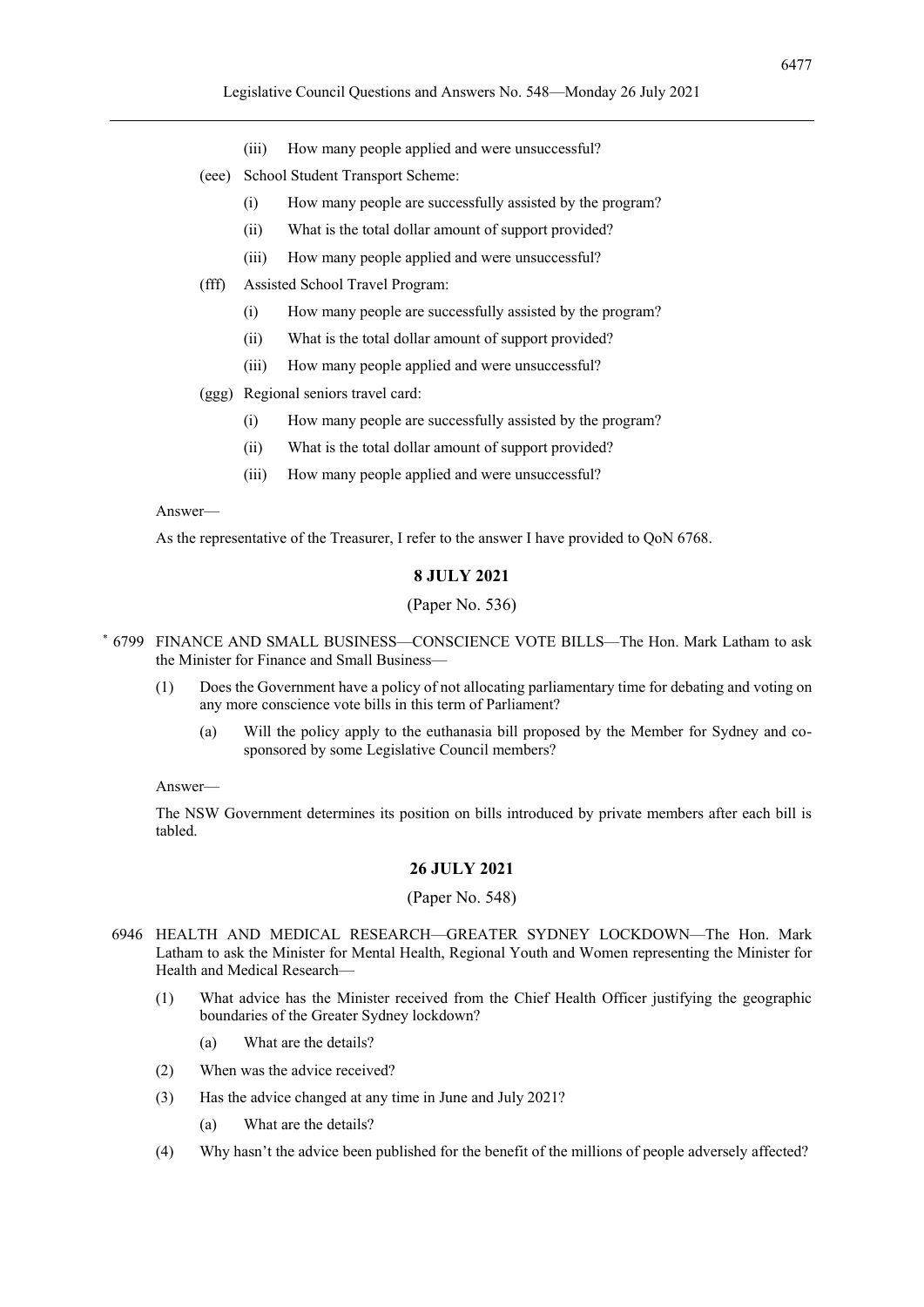- (5) In June and July 2021, how many community transmissions of COVID-19 have been recorded in the following Local Government Areas:
	- (a) Central Coast?
	- (b) Northern Beaches?
	- (c) Hawkesbury?
	- (d) Penrith?
	- (e) Blue Mountains?
	- (f) Wollondilly?
	- (g) Camden?
	- (h) Wollongong?
	- (i) Shellharbour?
- 6947 HEALTH AND MEDICAL RESEARCH—ONGOING CLOSURE OF GREATER SYDNEY SCHOOLS—The Hon. Mark Latham to ask the Minister for Mental Health, Regional Youth and Women representing the Minister for Health and Medical Research—
	- (1) What advice has the Minister received from the Chief Health Officer to justify the ongoing closure of Greater Sydney schools?
	- (2) When did the Minister receive the advice?
	- (3) Why hasn't the advice been published for the benefit of the parents and students in Greater Sydney?
	- (4) Did the advice also apply to primary schools?
	- (5) How many children in New South Wales aged less than 13 have contracted COVID-19 since the beginning of outbreaks?
		- (a) What were their ages?
- 6948 TREASURER—GREATER SYDNEY LOCKDOWNS—The Hon. Mark Latham to ask the Minister for Finance and Small Business representing the Treasurer—
	- (1) In June and July 2021 what economic modelling did the Treasurer receive concerning the Greater Sydney lockdowns?
		- (a) What did the modelling show in terms of the following:
			- (i) Economic damage?
			- (ii) Welfare payment needs?
			- (iii) Alternative policy approaches?
		- (b) What are the details?
	- (2) When was the modelling received by the Treasurer?
	- (3) Why hasn't the modelling been published for the benefit of the people of New South Wales?
	- (4) What analysis and results were received concerning the health impacts of the loss of economic activity from the lockdowns?
		- (a) What are the details?
	- (5) What action has the Treasurer taken, in response to modelling, to alleviate the economic, social and health damage of lockdowns?
- 6949 TRANSPORT AND ROADS—SYDNEY METRO WEST—The Hon. Daniel Mookhey to ask the Special Minister of State, and Minister for the Public Service and Employee Relations, Aboriginal Affairs, and the Arts representing the Minister for Transport and Roads—
	- (1) Regarding the Sydney Metro West project: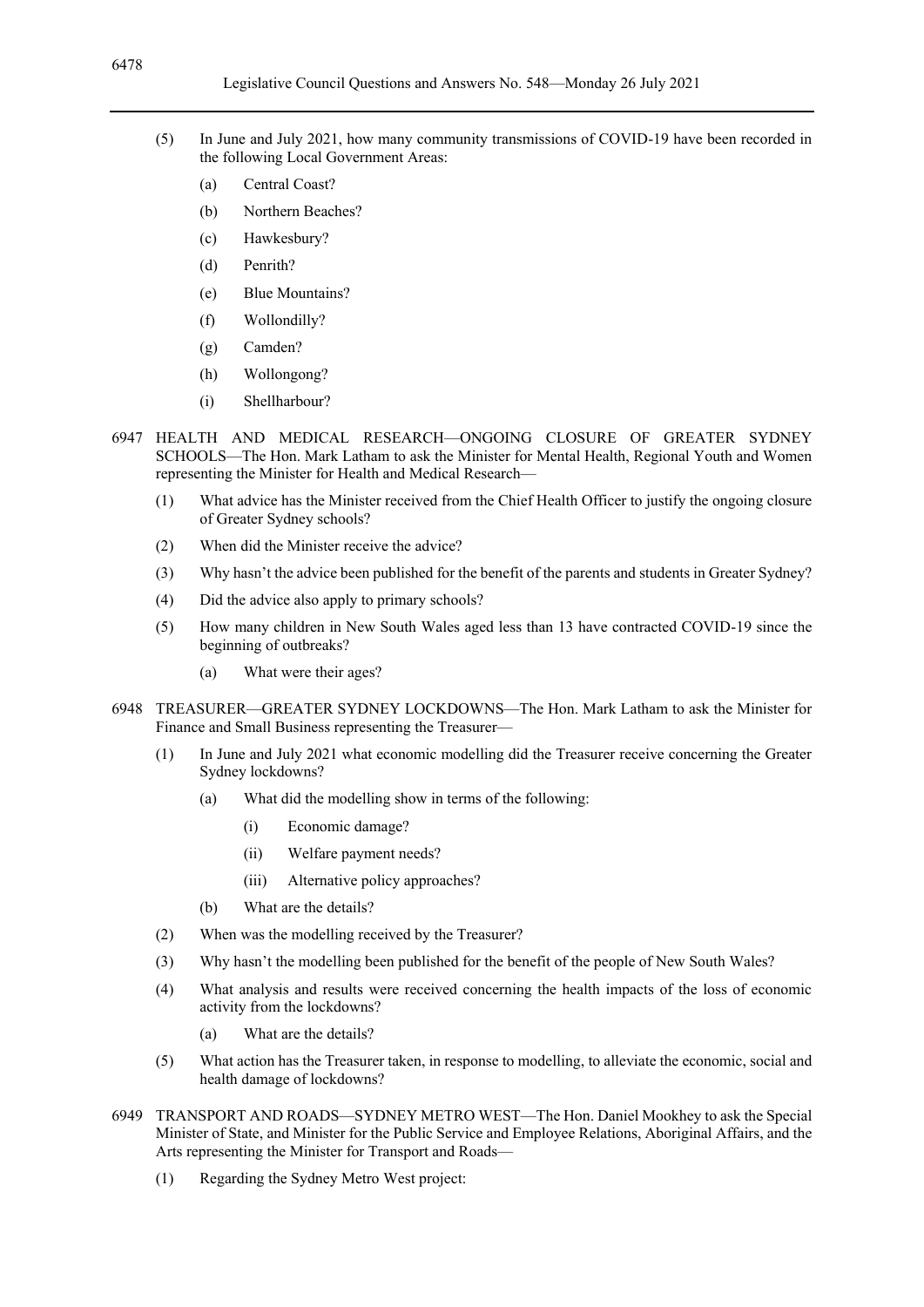- (a) How many property acquisitions are required?
- (b) How many transactions have been completed?
	- (i) What is the breakdown between compulsory acquisition and voluntary acquisition?
- (c) How many transactions are pending?
- (d) How many compensation offers during acquisition are being disputed?
- 6950 WATER, PROPERTY AND HOUSING—ACQUISITION COMPENSATION DETERMINATIONS— The Hon. Daniel Mookhey to ask the Minister for Mental Health, Regional Youth and Women representing the Minister for Water, Property and Housing—
	- (1) How many compulsory acquisition compensation determinations were made by the Valuer General in the following financial years:
		- (a) 2017-18?
		- (b) 2018-19?
		- (c) 2019-20?
		- (d) 2020-21?
		- (e) 2021-22 to date?
	- (2) Of the compulsory acquisition compensation determinations made by the Valuer General, how many were disputed in the following financial years:
		- (a) 2017-18?
		- (b) 2018-19?
		- (c) 2019-20?
		- (d) 2020-21?
		- (e) 2021-22 to date?
	- (3) Of the compulsory acquisition compensation determinations made by the Valuer General, what was the average number of days to process the determinations in the following financial years:
		- (a) 2017-18?
		- (b) 2018-19?
		- $(c)$  2019-20?
		- (d) 2020-21?
		- (e) 2021-22 to date?
- 6951 TRANSPORT AND ROADS—TRANSPORT FOR NSW PROPERTY—The Hon. Daniel Mookhey to ask the Special Minister of State, and Minister for the Public Service and Employee Relations, Aboriginal Affairs, and the Arts representing the Minister for Transport and Roads—
	- (1) How many persons or businesses currently pay or owe rent to Transport for NSW, or any agency within the Transport for NSW cluster, on property previously owned by the tenant that has since been acquired by Transport for NSW, or any agency within the Transport for NSW cluster?
	- (2) How much has Transport for NSW, or any agency within the Transport for NSW cluster, collected in rent on properties previously owned by the tenant, in the following financial years:
		- (a) 2019-20?
			- (i) July?
			- (ii) August?
			- (iii) September?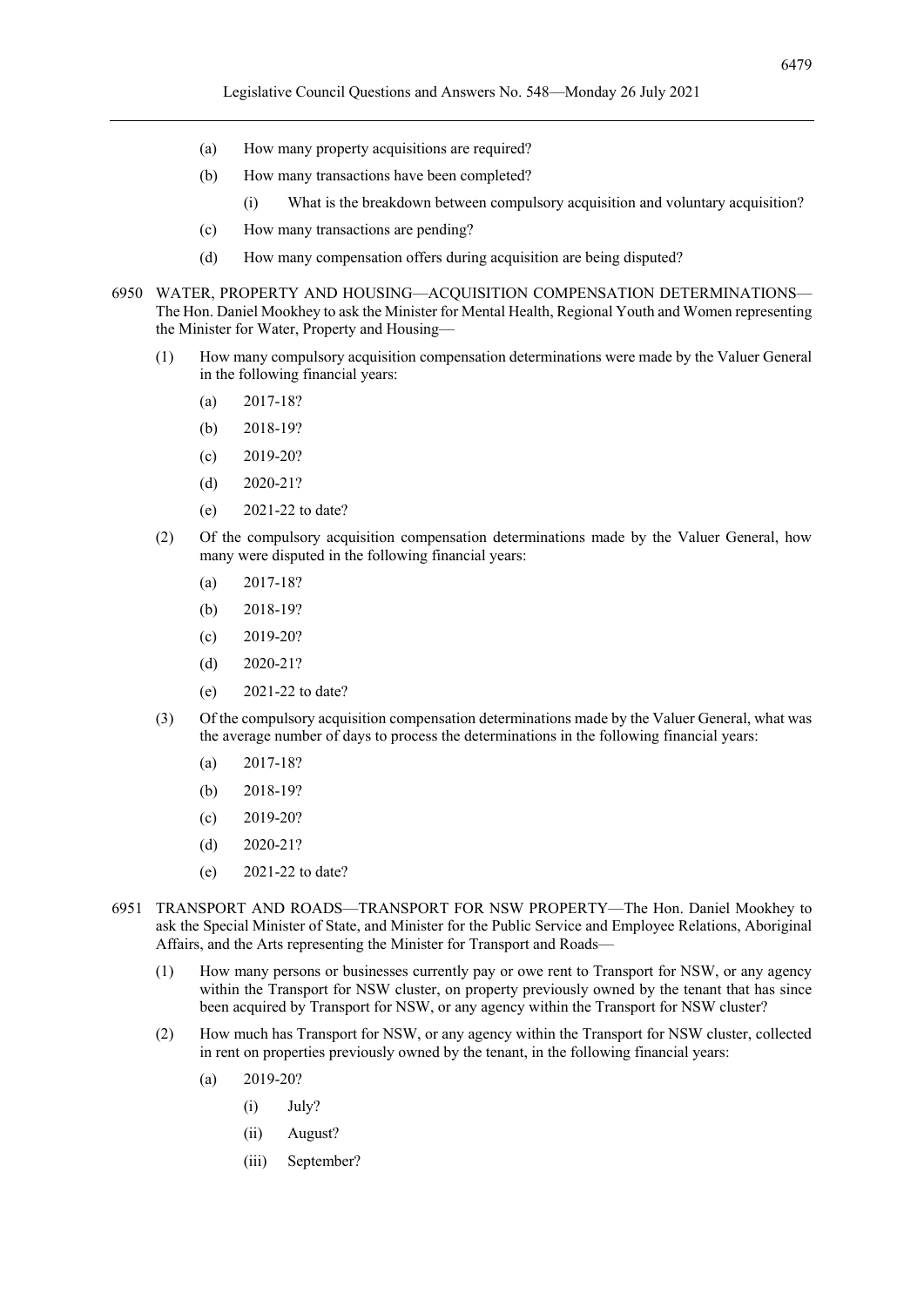- (iv) October?
- (v) November?
- (vi) December?
- (vii) January?
- (viii) February?
- (ix) March?
- (x) April?
- (xi) May?
- (xii) June?
- (b) 2020-21?
	- (i) July?
	- (ii) August?
	- (iii) September?
	- (iv) October?
	- (v) November?
	- (vi) December?
	- (vii) January?
	- (viii) February?
	- (ix) March?
	- (x) April?
	- (xi) May?
	- (xii) June?
- (c) 2021-22?
	- (i) July to date?
- (3) How much rent on properties previously owned by the tenant, is currently in arrears and owed to Transport for NSW, or any agency within the Transport for NSW cluster?
- (4) How does Transport for NSW, or the relevant agency within the Transport for NSW cluster, make a determination of the rent amount on a property previously owned by the tenant that has since been acquired by Transport for NSW, or any agency within the Transport for NSW cluster?
- 6952 TREASURER—SUPPORT FOR STUDENTS—Reverend the Hon. Fred Nile to ask the Minister for Finance and Small Business representing the Treasurer—
	- (1) Many students are casual workers in the retail space and with restrictions stemming from the Public Health Orders many are unable to work and support themselves:
		- (a) Will the Government consider COVID-19 disaster payments to include students?
			- (i) If not, why not?
			- (ii) What support will the State Government provide?
- 6953 EDUCATION AND EARLY CHILDHOOD LEARNING—CONTROVERSIAL ISSUES IN SCHOOLS POLICY—The Hon. Mark Latham to ask the Minister for Education and Early Childhood Learning—
	- (1) Further to the Minister's answer to Question on Notice 6656:
		- (a) Will the Minister now amend the Controversial Issues in Schools policy to prohibit the teaching of pornographic and overtly sexual material, such as the Wankerman?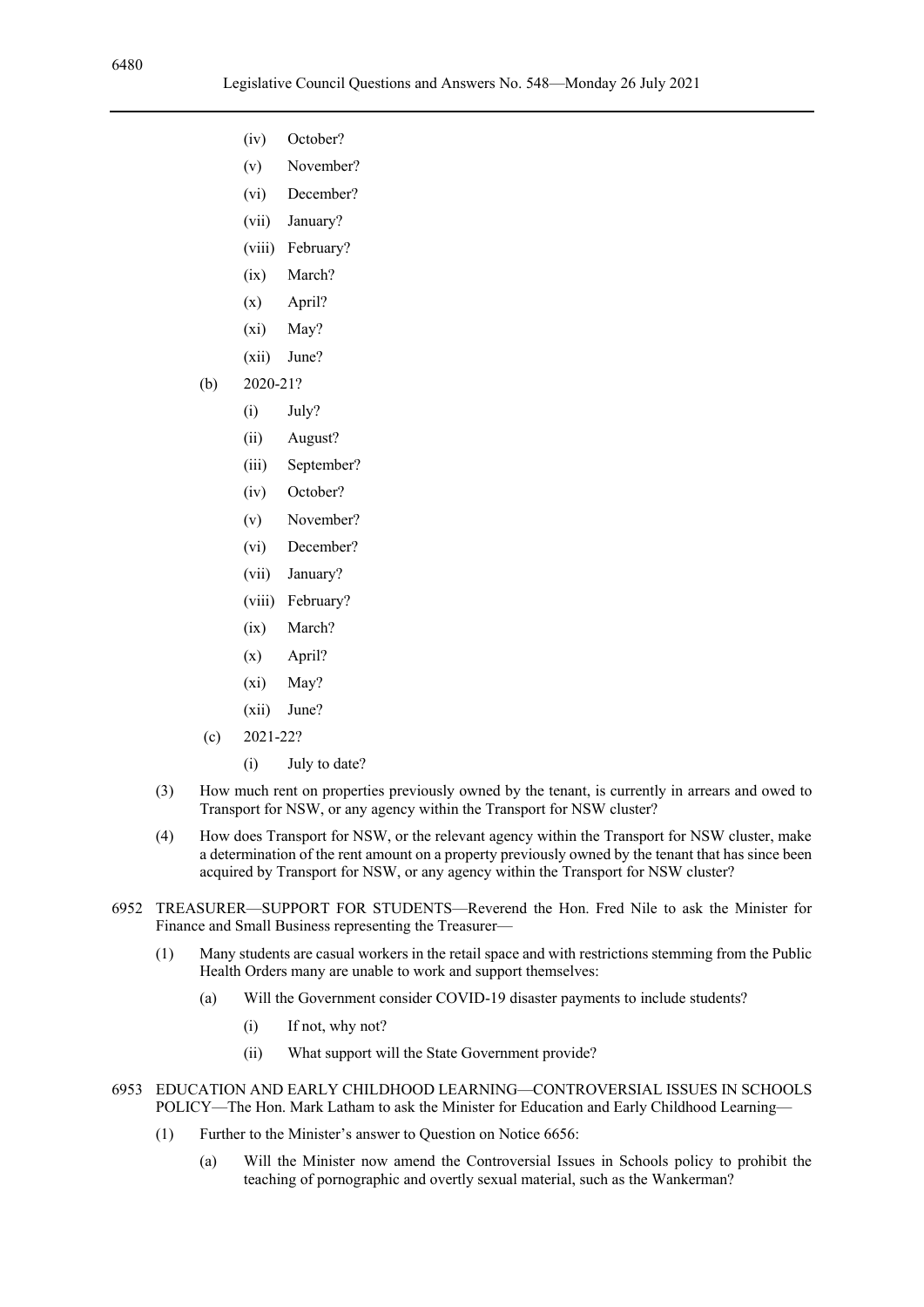- 6954 EDUCATION AND EARLY CHILDHOOD LEARNING—LUCAS HEIGHTS COMMUNITY SCHOOL POSTERS—The Hon. Mark Latham to ask the Minister for Education and Early Childhood Learning—
	- (1) Further to the Minister's answer to Question on Notice 6645 and 6655:
		- (a) Is the Minister aware of feedback from parents and also photographic evidence at Lucas Heights Community School that the posters, from Twenty10 and Minus18:
			- (i) Number much more than one?
			- (ii) Were put up by teachers?
			- (iii) Remain in place at the school?
		- (b) Will the Minister further investigate the accuracy of the school's response and report back to the Parliament?
- 6955 EDUCATION AND EARLY CHILDHOOD LEARNING—NSW EDUCATION ACT—The Hon. Mark Latham to ask the Minister for Education and Early Childhood Learning—
	- (1) Further to the Minister's answer to Question on Notice 6671, and given that the Baha'i are running the High Resolves program in New South Wales schools:
		- (a) Has Section 30 of the *NSW Education Act* been breached?
		- (b) Does the Minister take the responsibility to uphold all sections of the *NSW Education Act* seriously?
- 6956 EDUCATION AND EARLY CHILDHOOD LEARNING—PAY OVER THE AWARD RATE—The Hon. Mark Latham to ask the Minister for Education and Early Childhood Learning—
	- (1) Further to the Minister's answer to Question on Notice 6659:
		- (a) Does the Department of Education pay over the award rate?
			- (i) If so, by how much at each of the State's Community Connected Schools?
- 6957 TRANSPORT AND ROADS—EMPLOYEES—The Hon. Adam Searle to ask the Special Minister of State, and Minister for the Public Service and Employee Relations, Aboriginal Affairs, and the Arts representing the Minister for Transport and Roads—
	- (1) Some 400 employees of NSW Trains have had their employment terminated and been offered 'new' employment contracts (but in the same jobs in the same locations) with Transport for NSW, transferring those employees from industrial instruments made under the *Fair Work Act 2009 (*Cth) (Sydney and NSW Trains Enterprise agreements) to an Award made under the *Industrial Relations Act 1996* (NSW) (the Transport for NSW Salaried Award) which has inferior conditions to those provided under the Federal instrument. To date, despite requests to do so, Transport for NSW has not agreed to include all the conditions currently enjoyed by those workers in any new State Award:
		- (a) Why has Transport for NSW (TfNSW) not agreed to preserve existing conditions for those 400 workers?
			- (i) Who made this decision?
		- (b) How does the Government justify this refusal to allow those workers to keep existing conditions, when the pay increases and salaries of TfNSW executives have been heavily criticised?
		- (c) The refusal of Transport for NSW to allow those approximately 400 workers to keep their existing conditions appears to be in breach of s66 and s67 the *Transport Administration Act 1988* which requires existing conditions of employment be preserved on any transfer of employment:
			- (i) What legal advice has TfNSW sought or received on this issue?
			- (ii) What legal advice or other information has the Minister for Transport sought or received on this issue?